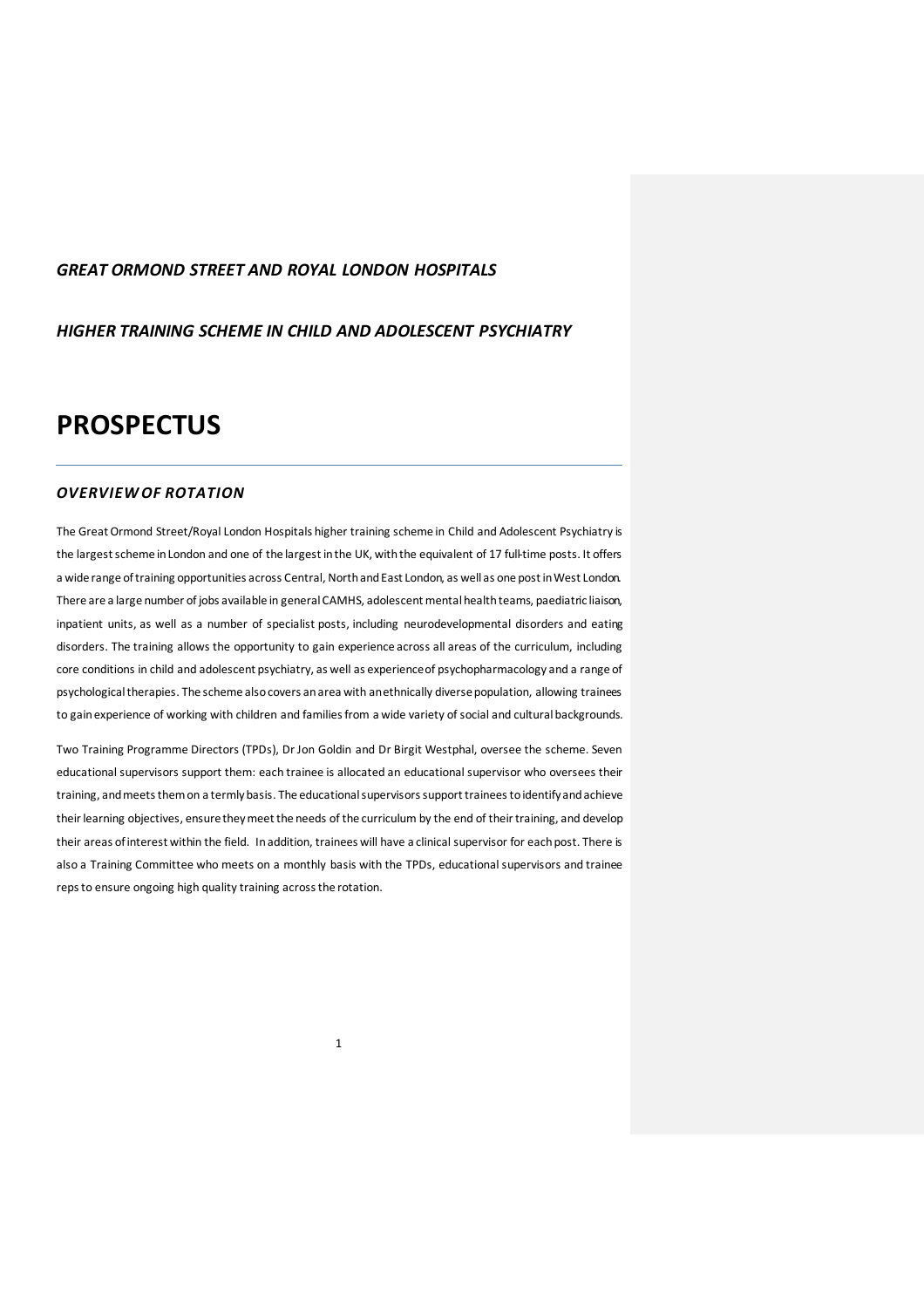## *TEACHING*

Teaching is actively encouraged across the scheme and all posts offer opportunities to gain teaching experience, including to medical students on placement as well as teaching seminars and lectures to a wide range of audiences.

## *RESEARCH AND AUDIT*

Provision and training is made for all trainees to complete the required curriculum competency of a literature review of a publishable standard within their first year. Following this, all trainees are encouraged to participate in a research project to develop their research interests and skills and are allowed dedicated research time, usually one day per week. All posts are suitably timetabled to allow for this although the choice of day will have to be made with the trainee's clinical supervisor. The scheme hasthree Co-ResearchLeads(Dr Justin Wakefield, Sophia Ulhaq and Dr Regina Sala), who take responsibility for supporting trainees through their literature review in ST4. They then have an overview of all trainees' research experience across their training and can guide trainees who wish to participate in further research towards projects and research supervisors. In conjunction with their clinical supervisor and training programme directors, trainees may choose, after completion of their literature review, to utilize allocated research time for other structured clinical experiences.

Trainees also have the opportunity to participate in audit and Quality Improvement work – either joining current projects or starting their own. ELFT is a trailblazer in Quality Improvement work and training and trainees will have access to a wide range of training and support.

## *ONE DAY SPECIALIST PLACEMENT OPPORTUNITIES*

The training committee has identified a number of opportunities that trainees may like to utilize if they choose not to pursue further research. Trainees are also able to arrange their own specialist one-day placements outside the rotation if they wish.

#### **Dr Helen Bruce, Tower Hamlets CAMHS (helen.bruce5@nhs.net)**

- Neurodevelopmental training
- Teaching opportunities in Medical Education
- 2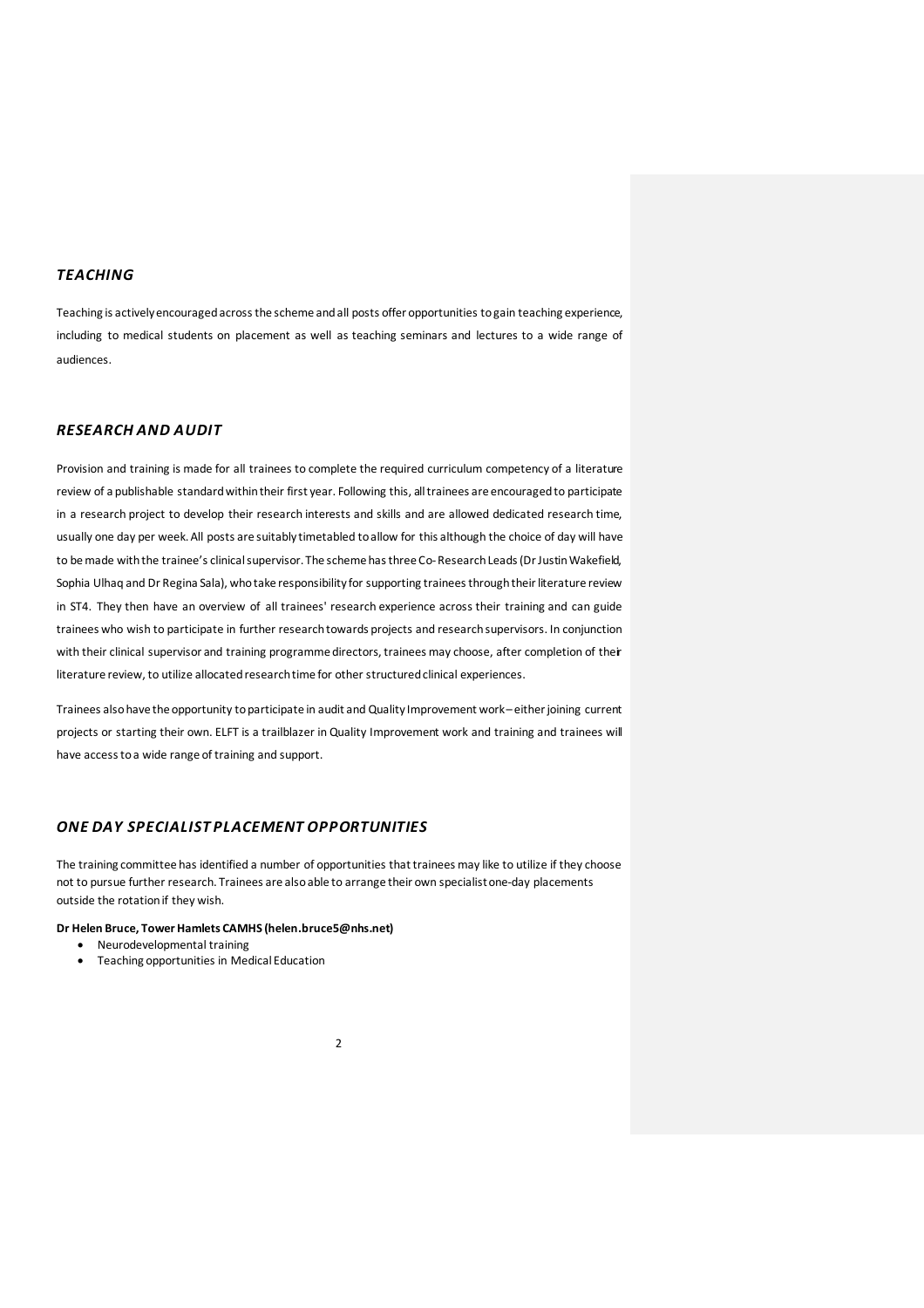#### **Dr Erica Cini, Community Eating Disorders Service(ecini@nhs.net)**

- Conduct assessments in eating disorders as part of an MDT to reach a formulation and diagnosis of a spectrum of eating disorders in a culturally diverse population.
- Follow through the whole client journey for 4 cases of clients with eating disorders from referral and initial assessment, right through to management (including family-based interventions and/or CBT for eating disorders, managing risk as well as physical health aspects), discharge and transition to adult services.
- Receive training and, with consultant supervision, lead on monitoring and management of psychiatric and physical health aspects of clients with eating disorders (e.g. assessment of co-morbidities, risk assessment, physical health and blood monitoring, monitoring of cardiovascular risk, assessing and managing physical health risk including of osteopenia/osteoporosis secondary to malnutrition and prolonged amenorrhoea).
- Attend and participate in service business meetings and gain experience in the leadership and management aspects of running a community based eating disorder service.
- Participate in regular CPD events organised by the CEDS-CYP team, which include both internal and external speakers on a range of topics relevant to eating disorders.

#### **Dr Birgit Westphal, Royal London Hospital(birgit.westphal@nhs.net)**

Paediatric Liaison and/or Neuropsychiatry

- Sit in with joint Neuropsychiatry Clinics (with one of the Consultant Paediatric Neurologists),
- Participate in ward rounds
- Review head injury and Neuro-Rehab patients
- Depending on the SpR'straining needs, the day can include additional Paediatric Liaison cases with other paediatric specialties
- Under five year old assessments

### **Dr Rafik Refaat, Coborn Adolescent Inpatient Unit Newham(rafik.reefat@nhs.net)**

• Inpatient experience: psychopharmacology, mental health act, clinical leadership and working within a wider network of professionals.

#### **Dr Jon Goldin (jon.goldin@gosh.nhs.uk)**

• Experience with the Parliamentary Scholars Programme. This would entail spending one day per week with a member of the House of Lords for a year. Competitive application annually via RCPsych.

#### **Dr Leon Wehncke Brookside Adolescent Unit and Young People's Home Treatment Team (YPHTT)** (AlexanderLeon.Wehncke@nelft.nhs.uk)

- Brookside offers inpatient experience and the usualthat it entails, e.g. MHA assessment, risk assessment and management etc. Brookside is also a unique service in that it offers a Home Treatment Team to young people who would otherwisehave to be treated in hospital as well as experience with Looked After Children.
- From 2019 NELFT will also be able to offer a DBT placement

## **Dr Simon Wilkinson, Great Ormond Street(Simon.Wilkinson@gosh.nhs.uk)**

- 6 month placement in CCCT (Thursdays) to complete a court reportand learn about child protection
- Assessment and Treatment Team (Tuesdays) to develop competencies in assessment and treatment of children with a background of early trauma, maltreatment and neglect

#### **Dr Isobel Heyman, Great Ormond Street(Isobel.heyman@gosh.nhs.uk)**

- Liaison role within the hospital
- Close links to the epilepsy, neurosurgery and neurology services.

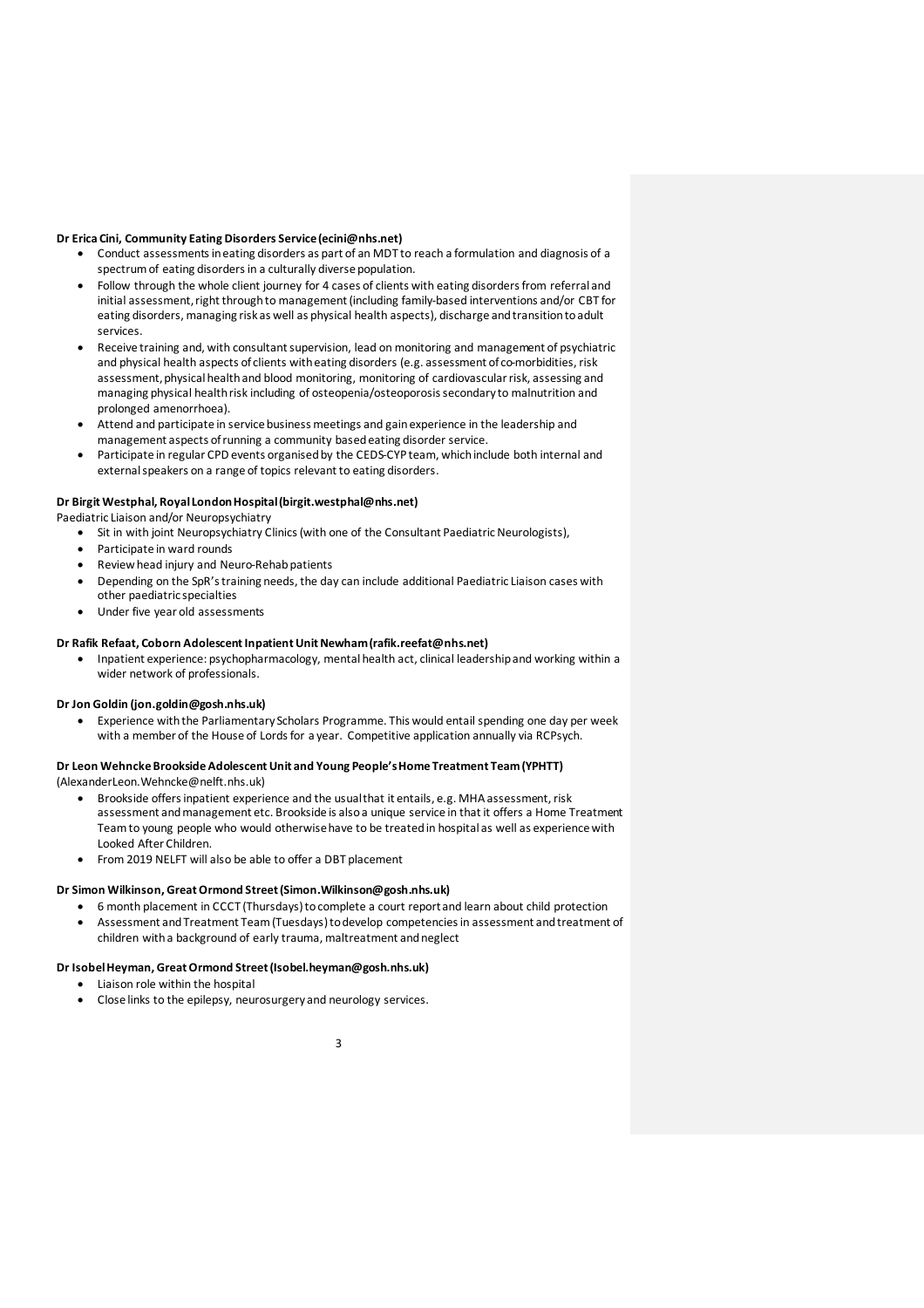- National Tourette Syndrome service.
- Emphasis in this team on detection and treatment of mental health difficulties in children with
- physical illness.
- Research opportunities.

## **Newham CFCS can offer the following special interest days**

- LD including Child Development Clinic
- ASD including Child Development Clinic
- Adolescent experience including Youth Offending Team

#### **Dr Regina Sala (regina.sala@nhs.net)**

• Involvement in organising and carrying out teaching sessions with medical students at Barts and the London.

## **Perinatal Parent-Infant Mental Health Service (PPIMHS)**

• A Tier 3 mental health service in NELFT in the 4 boroughs of Waltham Forest, Barking & Dagenham, Redbridge and Havering

#### **Prof David Skuse (d.skuse@ucl.ac.uk)**

• Research placement one day per week for those who are interested in and committed to a specific research project.

## *LEADERSHIP OPPORTUNITIES*

Trainees are encouraged to take on increasing managerial responsibilities in preparation for their future role as Consultants, including chairing meetings and CPA reviews, as well as the opportunity to attend senior management meetings within individual Trusts and shadow Consultants. It is worth noting that in recent years trainees from our rotation have been particularly successful in obtaining some of the most sought after Consultant posts once they have obtained their CCT.

ST4-6s are also encouraged to take on trainee representative roles during their training. The current structure includes two co-lead reps, two academic reps, on-call rep, less-than full-time rep and social rep. These are elected by the trainee group on an annual basis. The representative roles include liaison between the trainee group, the Training Programme Directors (TPDs) and Training committee, and involves attending monthly Training Committee meetings. There are also roles for a Simulation SpR Lead and a Learning Together SpR Lead.

For those who wish to, attendance at a Group Relations Conference offers useful Experiential Leadership experience. Dr Goldin can provide further information regarding this opportunity.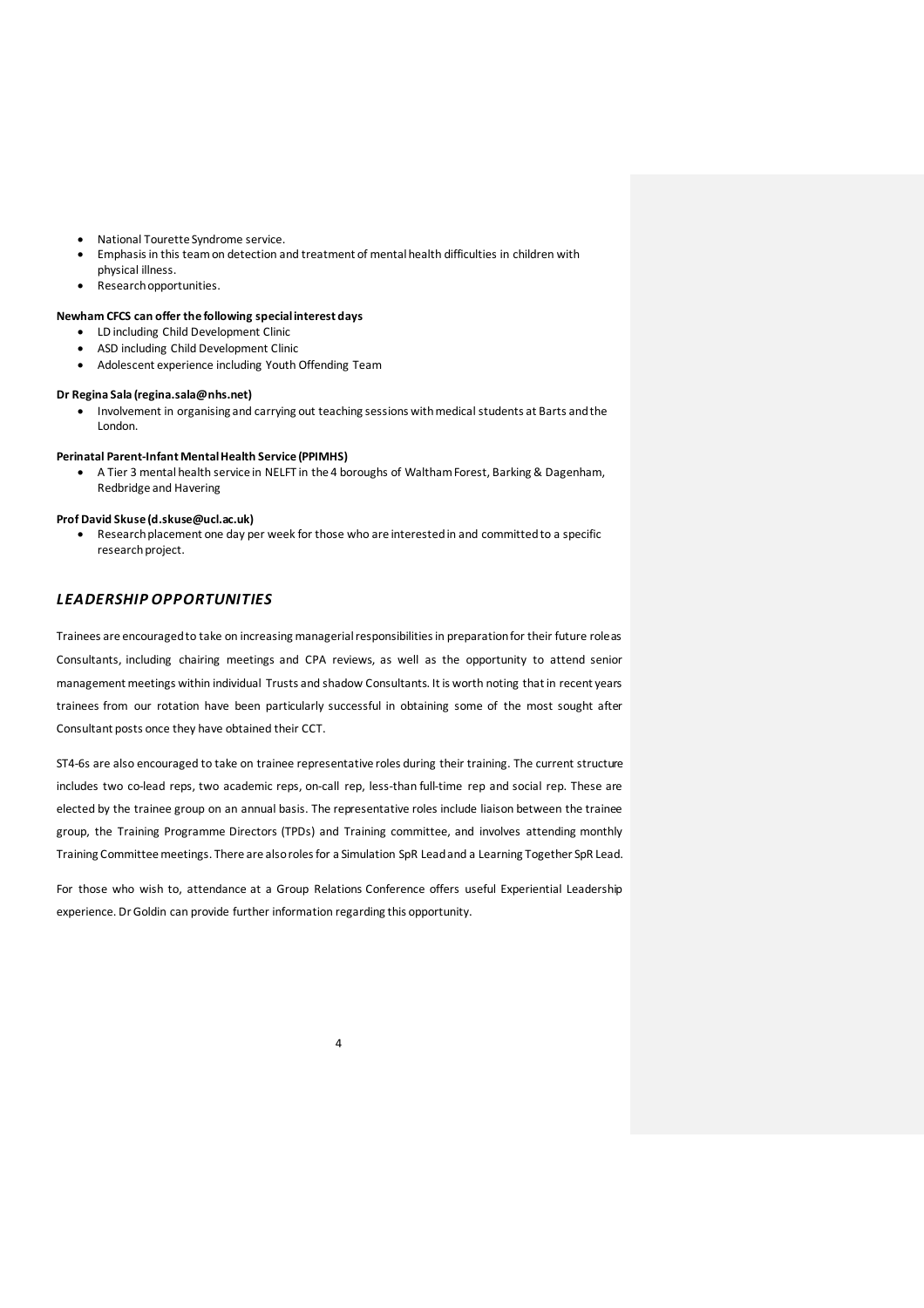## *ACADEMIC PROGRAMME*

All trainees attend a weekly academic programme. This is organised on a termly basis by Professor David Skuse in liaison with the SpR academic reps and the Training Committee. The programme is a rolling 36 month schedule which has been designed tocover the full range of topics in accordance with the national curriculum in child and adolescent psychiatry. The teaching takes place on Wednesday mornings, usually at the Wolfson Centre (Institute of Child Health). The scheme has the benefit of a number of specialists who are able to teach on key topics. Once a month there is a facilitated 'Reflective Practice Group' which encourages the development of reflective, systemic thinking with an emphasis on individual roles within wider systems.

## *ON-CALL RESPONSIBILITIES*

Trainees cover an on-call rota in Child and Adolescent Psychiatry covering a wide geographical area and a range of A&E departments across East and North East London, including Homerton Hospital, Royal London Hospital, Newham General Hospital and Whipps Cross Hospital. Cover is also provided to several young people's inpatient units, including the Coborn Centre (Newham), Simmons House (Highgate), Brookside (Goodmayes) and the Mildred Creak Unit (Great Ormond Street Hospital). Cover is also provided to the paediatric wards at Great Ormond Street Hospital.

ST4-6s are non-resident and provide 2nd on-call cover, offering advice to CT1-3s on-call. A Consultant Child and Adolescent Psychiatrist is available for advice at all sites. In addition, group on-call supervision takes place on a monthly basis as part of the academic programme. Trainees are on-call on approximately a 1:13 basis depending on the number of trainees on the scheme at a given time. In addition, most posts will include cover of a daytime duty rota, including management of psychiatric emergencies and participation in a paediatric liaison service.

As a result, trainees gain good experience of managing emergencies in child and adolescent psychiatry throughout their training, both directly and through offering advice and supervision to junior trainees.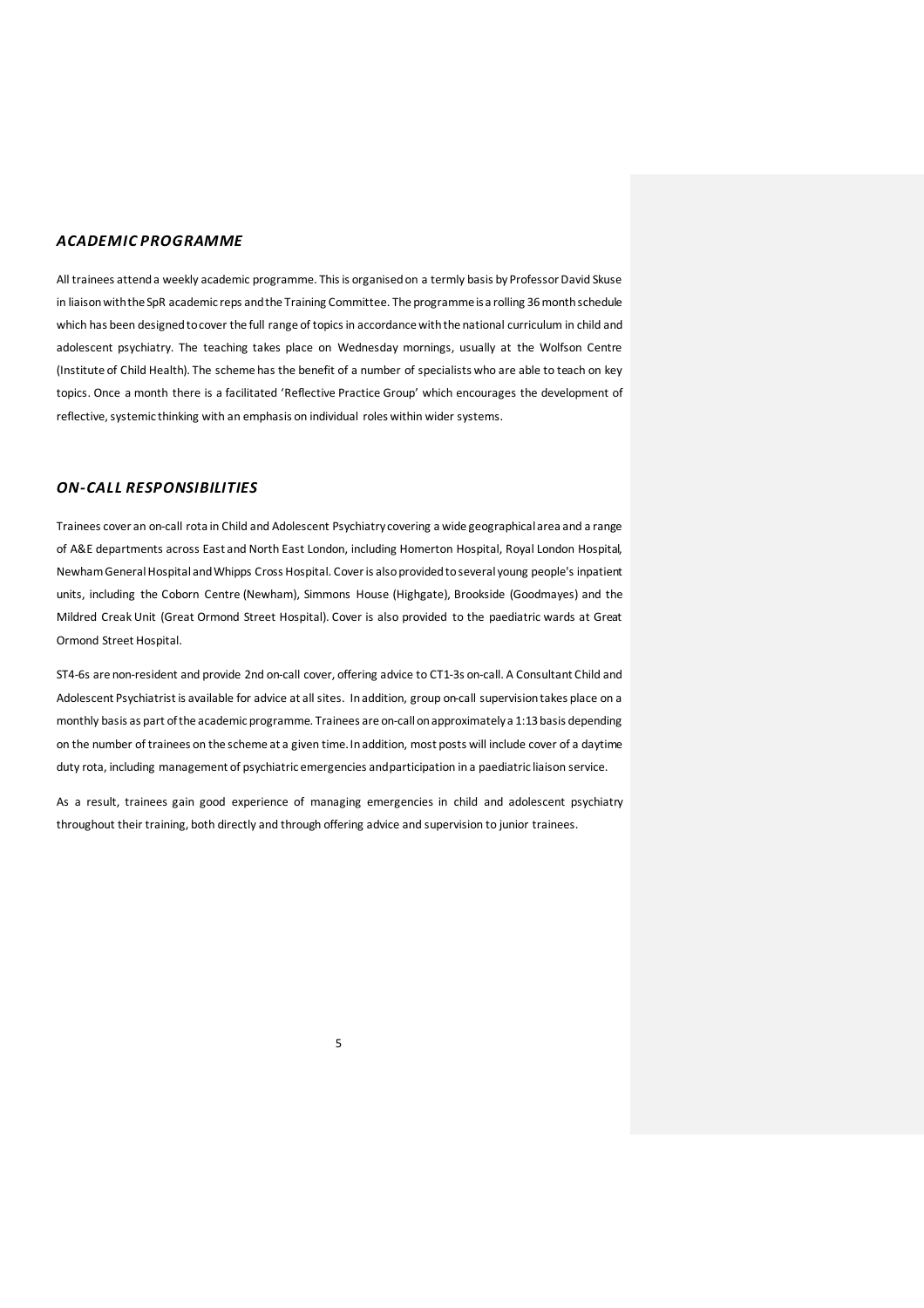# LIST OF POSTS ON THE ROTATION

# *GENERAL CAMHS & ADOLESCENT MENTAL HEALTH TEAM POSTS*

## **Hackney**

**1)** City & Hackney CAMHS – Homerton Row

## **Tower Hamlets**

- **2)** Paediatric Liaison Team (PLT) Royal London Hospital
- **3)** Tower Hamlets CAMHS-Neurodevelopmental team Greatorex Street
- 4) Tower Hamlets CAMHS–Emotional and Behavioural Disorders Team Greatorex Street

## **Newham**

 $\overline{\phantom{a}}$ 

- 5) Newham CFCS York House
- 6). Adolescent Mental Health Team (AMHT) York House

## **Waltham Forest**

7) Waltham Forest CFCS – Wood Street Clinic, 6 Linford Road E17

## **Havering**

8) Havering CFCS- Raphael House

## **Ealing**

9) Paediatric Liaison Team-Ealing CAMHS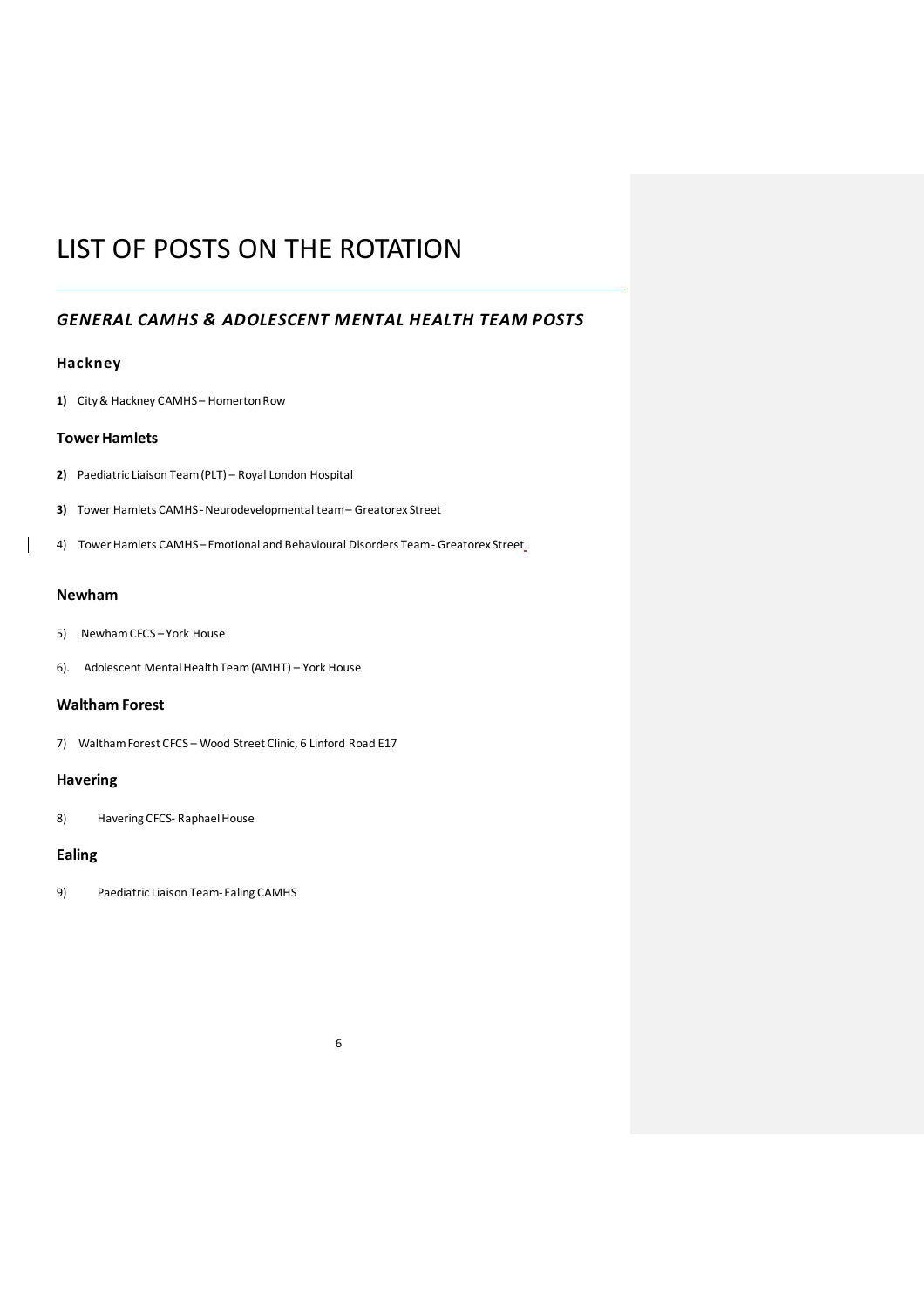## *INPATIENT POSTS*

- **4)** Brookside Adolescent Unit, Goodmayes North East London Foundation Trust
- **5)** Simmons House Adolescent Unit, Whittington Health NHS Trust
- **6)** Coborn Adolescent Inpatient Unit, Newham
- **7)** Mildred Creak Unit, Great Ormond Street Hospital

# *SPECIALIST POSTS, GREAT ORMOND STREET HOSPITAL*

- **8)** Social Communication Disorders Team (SCDT)
- **9)** Feeding and Eating Disorders Team (FEDS)
- **10)** Child Care Consultation Team (CCCT) Team & Assessment and Treatment Team (ATT)

7

**11)** Psychological Medicine (Neuropsychiatry/Epilepsy/Liaison)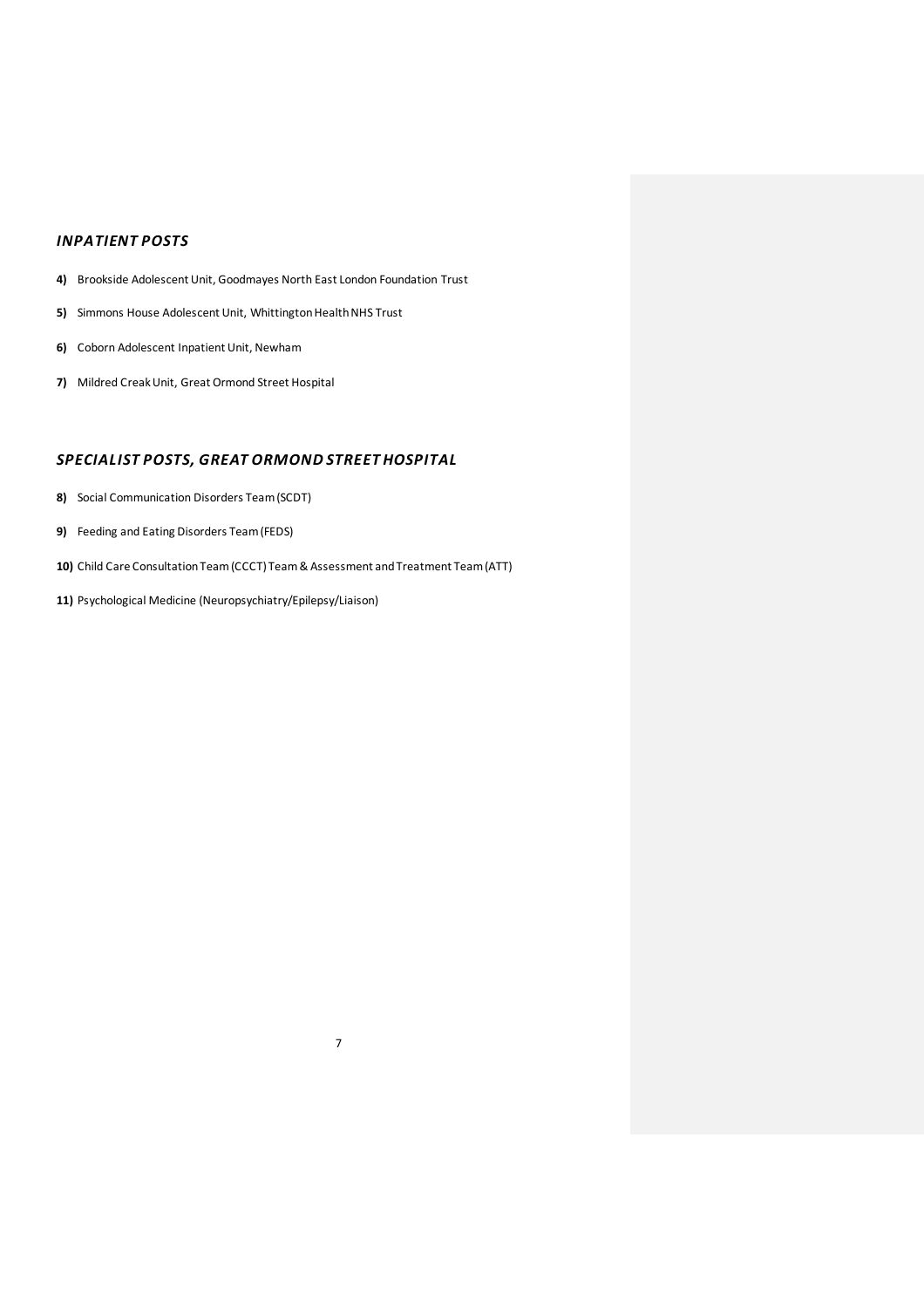# DESCRIPTION OF INDIVIDUAL POSTS

# **CHILD AND FAMILY CONSULTATION SERVICE (CFCS) AND ADOLESCENT MENTAL HEALTH TEAM (AMHT) POSTS**

# **HACKNEY**

## *CITY & HACKNEY CAMHS*

## **Team Description/Duties**

**Address:** City and Hackney CAMHS, 15 Homerton Row, London E9 6ED Tel: 0203 222 5600

**Supervisors: Dr Sharon Davies and Dr Sarah Nyame** 

## **Number of Placements:** 2

**CFCS:** Through assessment and management of children presenting with a variety of presentations, the postholder can gain a broad experience of the entire curriculum. Individual clinicians manage most cases, but there is close multi-disciplinary support through regular team meetings with opportunities for consultation by professionals from other disciplines when appropriate. The trainee can gain extensive skills in the management of neuro-developmental disorders (e.g. ADHD, ASD), behavioural difficulties in children under 5, neurotic and affective disorders and many others. There is ample opportunity to develop close links with colleagues working in schools and children's social care to ensure that a multi-faceted and comprehensive approach is taken to the management of the child and family.

**AMHT & E&B:** Working within the AMHT team gives the SpR experience with working with young people with a range of severe mental illness including psychosis and those at high risk of completed suicide. All young people managed within this service have care coordinators and your role will be to support them and manage medication reviews Weekly meetings ensure that young people's care is properly thought through and regular peer supervision in systemic therapy, dynamic psychotherapy and CBT helps to provide other insights. Often patients have spent time at the Coborn and there are ample opportunities in helping young people transition to adult services.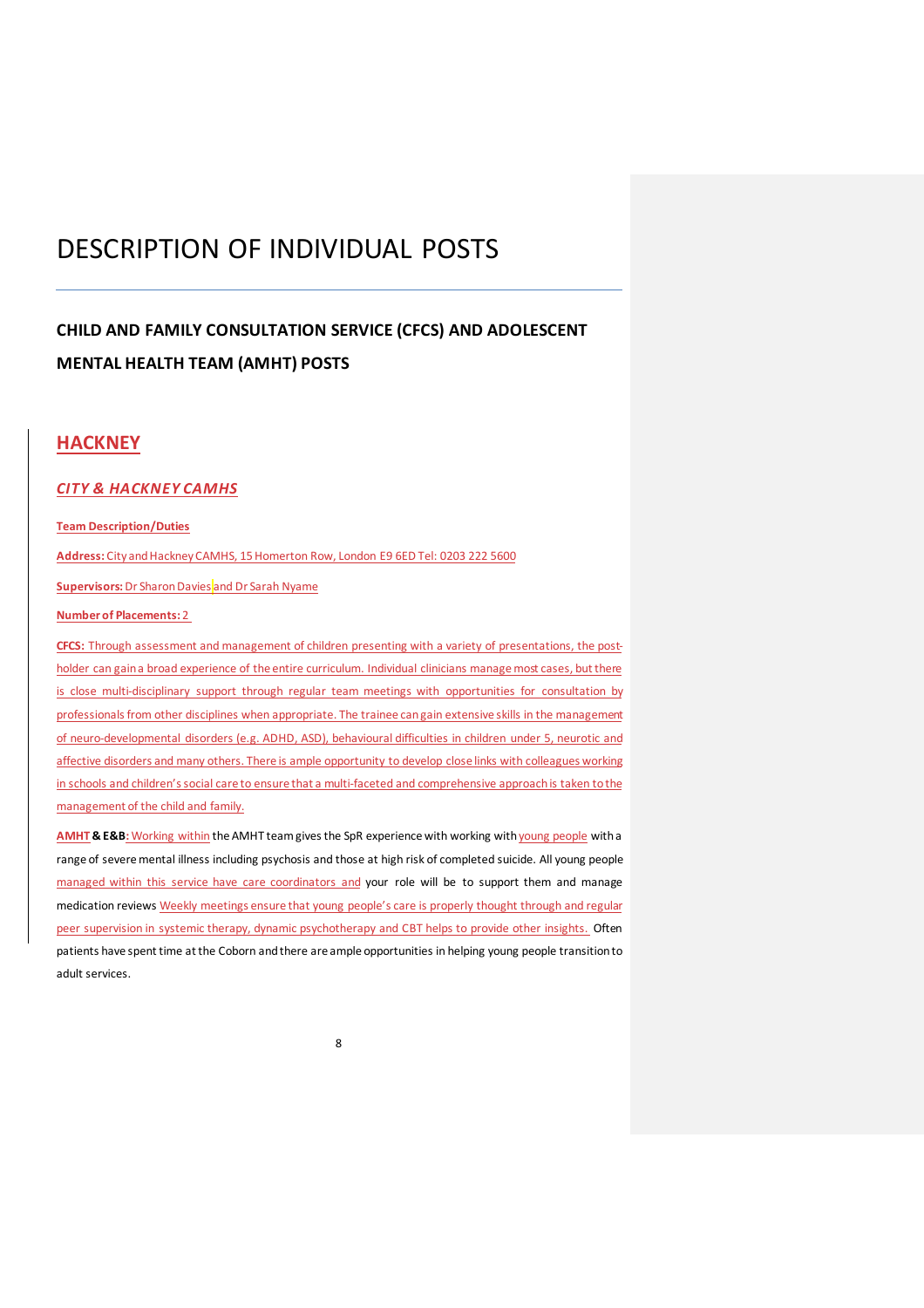In this post, the clinician will also be part of the E&B team. The patients here also suffer from a range of mental health illnesses including depression, anxiety and OCD. These young people however carry lower risk to themselves. Your role is sometimes as prescriber but there is also an opportunity for regular therapy e.g. CBT. The MDT meetings for both E&B and AMHT happen on a Wednesday morning so it can be difficult to attend due to teaching.

#### **Other Duties:**

Weekly participation in the duty doctor rota

Approximately monthly participation in the duty clinician rota: triaging referrals and seeing urgent

reviews/assessments with support from the duty senior and consultant

Participation in the assessment clinics (for new referrals to the service) on a weekly basis

## **Opportunities for other clinical experience:**

CBT Case

Individual psychotherapy case

Family Therapy Clinic

Child Development Clinics

LD clinics

## **Research/audit opportunities:**

Active audit programme

Attendance at local Audit Group meetings

Workload appropriate to allow for research 1 day/week

#### **Management opportunities:**

Leading team meetings

Attending management group meetings

## **Location/Travel:**

Bus: 236, 276, 425, 488, W15

10-15 minute walk from Hackney Central or Homerton Station 15-20 minute walk from Hackney Downs Station

# **TOWER HAMLETS**

## *2) PAEDIATRIC LIAISON TEAM (PLT)*

**Team Description/Duties Paediatric Liaison Team**

**Address:** Paediatric Liaison Team Office, Level 6, Royal London Hospital, London E1 1BB. Tel: 020 3594 0407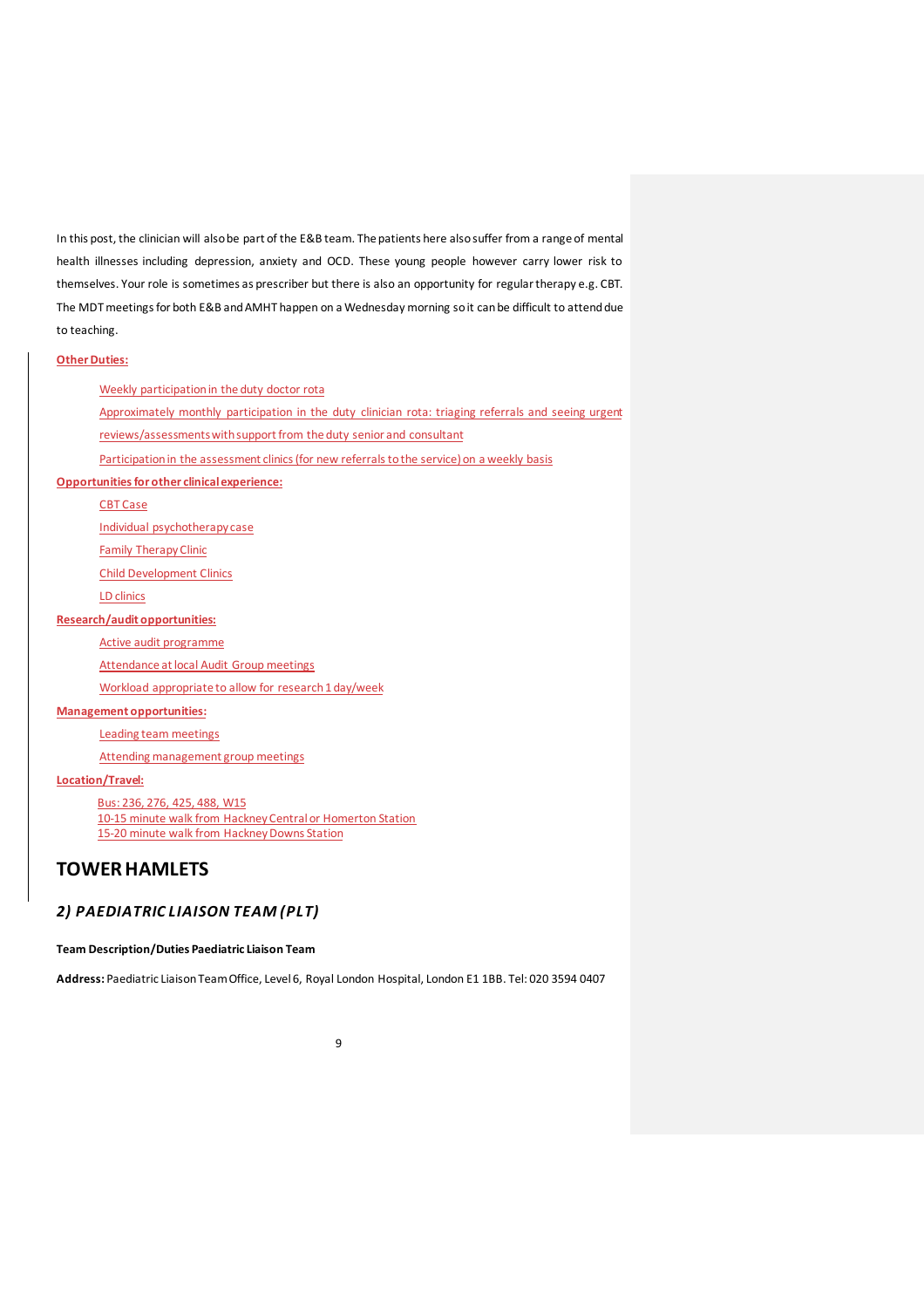#### **Supervisor:**Dr Birgit Westphal

Bart's and The London Children's Hospital is one of the busiest Children Hospitals in London with an annual turnover of approximately 40,000 patients in paediatric A&E alone. Served by London's air ambulance, it is London's busiest trauma centre. The Children's hospital provides tertiary service consisting of 22 paediatric subspecialties.

The Paediatric Liaison Team (PLT) is located on level 6 within the Children's Hospital and receives approximately 500 referrals per year. The trainer, Dr. Birgit Westphal, leads a team of 7 MDT members, who provide a specialist CAMH Service for in- and outpatients up to their 18th birthday. The team consists of a Consultant Child and Adolescent Psychiatrist, a Consultant Clinical Psychologist, one Clinical Neuro-Psychologist, 4 Clinical Psychologists, a CAMHS-Social worker and a Bi-lingual co-worker. The team also hosts one or two psychology trainees and a psychiatry higher trainee. There is close reciprocal training with the paediatric neurology team and their higher trainees.

Multidisciplinary discussions about patient management take place in weekly meetings of the respective specialties; particularly well established are the Neurology-, Gastroenterology-, Haematology-, Endocrinology-(Diabetes clinic), Oncology-, CF-, Retinoblastoma- and A&E-Psychosocial meetings.

There are Tier 4 specialist MDT clinics such as the Feeding Clinic (weekly), a Neuro-Psychiatry Clinic (fortnightly) as well as the Complex Epilepsy-, Diabetes, CF, Gastroenterology clinics.

The Paediatric Liaison post is a specialist placement suitable for ST5 and ST6. The trainee will gain clinical as well as managerial experience under regular supervision of the trainer. It involves providing Senior Duty cover for the PLT (as part of rota with the consultant psychiatrist and consultant psychologist), providing supervision for the duty worker, advising on acute risk management of highly complex cases and chairing team meetings.

#### **Opportunities for other clinical experience:**

There is a special opportunity to consolidate skills in Neuro-Developmental assessments, neuro-psychiatric assessments examining for comorbidity and neurological examinations.

The Royal London Hospital is a teaching hospital linked with Queen Mary University London and with close links to the UCL academic unit. There are opportunities to participate in clinical research and writing case reports.

The trainee in the Paediatric Liaison Team will gain experience in management and treatment of patients with a wide variety of psychiatric presentations in the context of medical illness as well as medically unexplained symptoms. Due to the trainer's special interest, the trainee will gain particular management experience of patients with traumatic and acquired brain injury at all stages of their pathway from A&E to (P)ICU, acute- and long term multidisciplinary Neuro-Rehabilitation. This includes advising Paediatricians on Psychopharmacological Management.

The trainee will gain skills in writing psychiatric assessment reports, under supervision of the trainer. Approximately 50% of referrals are from outside Tower Hamlets and require a comprehensive report with clear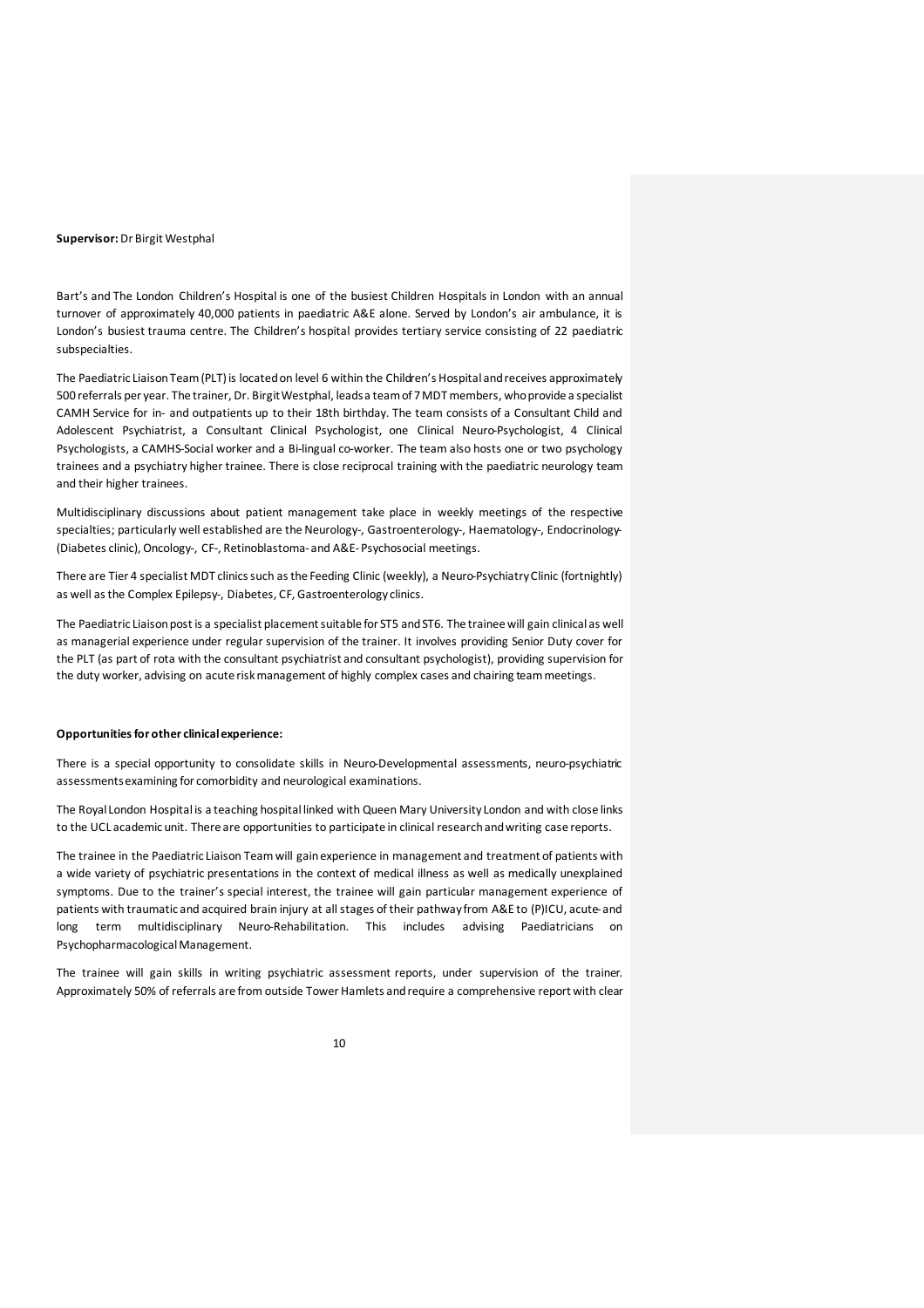management recommendation and sometimes further consultations to the local CAMH-services or to the long term Neuro-rehabilitation Unit in Tadworth.

#### **Management opportunities:**

There are a variety of further managerial opportunities such as getting actively involved in service development, business plan design and managing and evaluating quality & outcome measures. The trainee will gain an understanding of principles of NHS managerial structures, generating funding, commissioning structures. There is also the opportunity to complete one of the regular PLT audits.

#### **Teaching opportunities:**

The RLH is a University hospital and Teaching QMUL Medical Students is routine, Medical Junior Doctors (particularly in paediatrics), as well as Nursing Staff and MDT members is a central part of this post.

This post is particularly suitable for a higher trainee in the final year especially ideally if they are able to do the placement for a 12 month period in order to take advantage of all the highly specialist learning opportunities on offer.

# **TOWER HAMLETS – CAMHS Posts**

#### **General Information regarding Tower Hamlets CAMHS Posts**

## Address:

The team is predominantly based in its main site, 18 Greatorex Street, London E1 5NF (nearest station: Whitechapel/Aldgate East).

Some work may be required at our alternative site which is situated in the east of the borough, Emmanuel Miller Centre, 11 Gill Street, London E14 8HQ (nearest station: Westferry).

#### **Service Description:**

Tower Hamlets is a busy CAMHS service in a Central London borough with a young population, a high level of ethnic diversity and high levels of social deprivation. The service has over 1000 active cases. It is staffed by a highly skilled multidisciplinary staff including six consultant psychiatrists, psychologists, psychotherapists, social workers, family therapists, nurses, creative arts therapists and cultural advocates. There are two specialty training posts, two core training posts and a foundation year one post. We are a training service and regularly have trainees in all disciplines which promotes a culture of learning that it very helpful to specialist trainees wanting a wide range of experience. As a trailblazer site in early intervention/school based mental health work we also have a growing number of children's wellbeing practitioners training and working in schools. This means we have a number of less complex cases receiving psychological interventions which are therefore excellent training cases.

The service is divided into a number of different teams and pathways. Although all trainees will have a main team, there is opportunity to work across all teams and pathways according to training need and interest.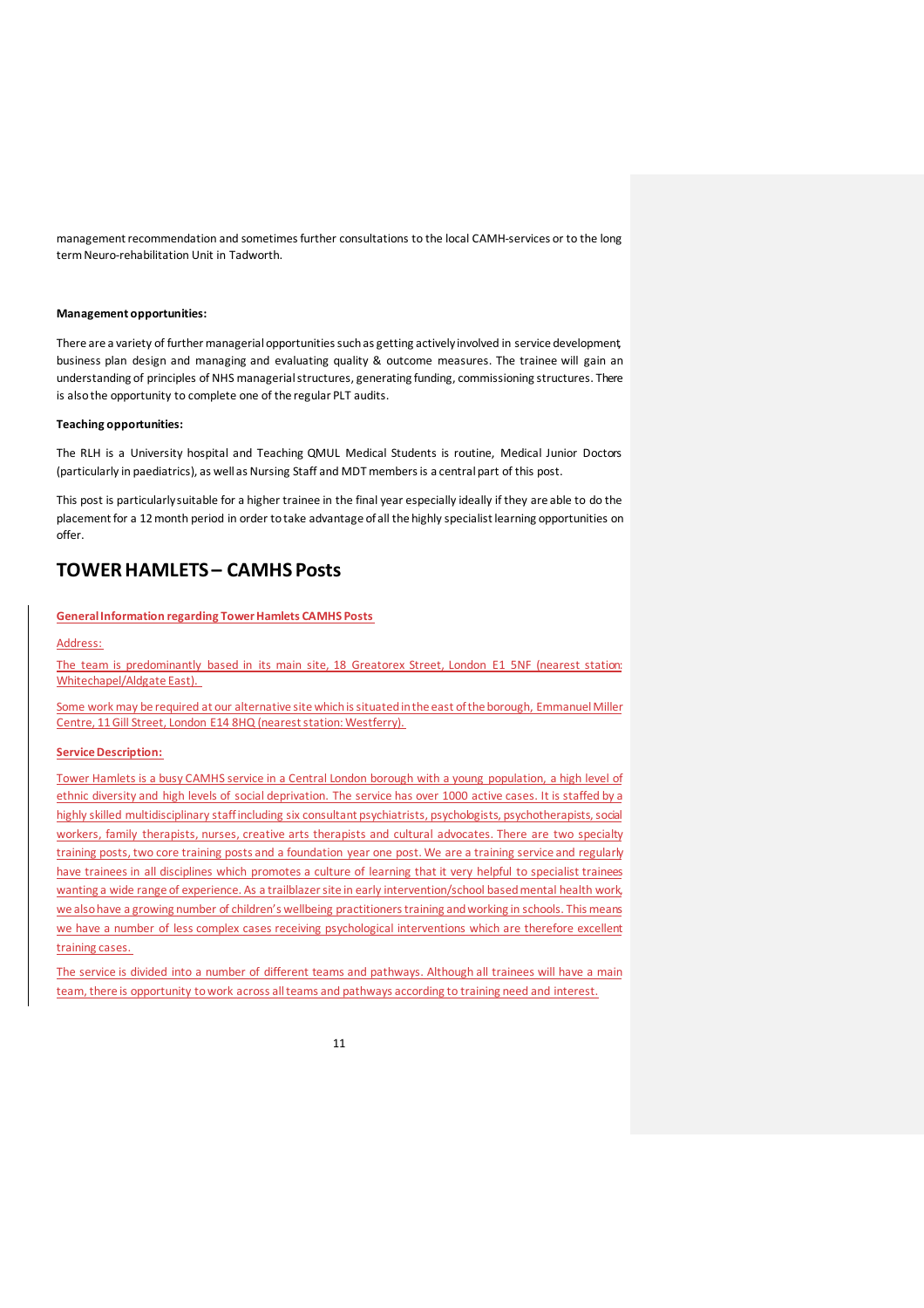In addition to the specific training opportunities associated with each post, there are a range of opportunities common to the service.

### **Teaching**

- Teaching in a variety of settings is central to the clinic. Opportunities exist for teaching at the medical school (Bart's and the London) and the ST 4-6 is encouraged to become involved in the teaching programme.
- Medicine in Society students as well as medical students on special study modules are regularly based in the clinic.
- The service runs a CAMHS Foundation Course providing multidisciplinary training for Tiers 1 and 2.
- Trainees regularly contribute to the whole staff continuing professional development teaching sessions.

#### **Audit/Quality Improvement:**

There is an active audit programme in which all trainees are expected to participate.

The service has two trained QI sponsors, Dr Justin Wakefield who can advise and support trainees in quality improvement projects.

#### **Research:**

ELFT has a dedicated WHO recognized research unit.

**Opportunities for other clinical experience:**

- The centre makes use of its two one-way screen and video facilities for postgraduate training, undergraduate teaching and peer supervision in assessment and family therapy.
- There are regular supervision groups for psychotherapy, family therapy and CBT.
- As well as regular supervision with his/her trainer, supervision in individual psychotherapy, cognitive behaviour therapy, family therapy and consultation is available. The specialist registrar will have an opportunity to work with all members of the clinic team and to receive live supervision.
- During the placement at Greatorex Street, the specialist trainee, core trainee and consultant assist the paediatric liaison team and self harm team at the Royal London Hospital in providing emergency cover for the Accident and Emergency department.
- There are opportunities to observe Autism assessments if not part of the Neurodevelopmental team.
- There is an opportunity to gain under 5s experience as our lead psychotherapist has a special interest in this area and when appropriate these cases do receive treatment in CAMHS.
- The trust wide community eating disorders service conducts its assessments in Tower Hamlets.
- The triage and front door team provide brief interventions for young people who may not need significant long term CAMHS involvement. All trainees are welcome to contribute to this.

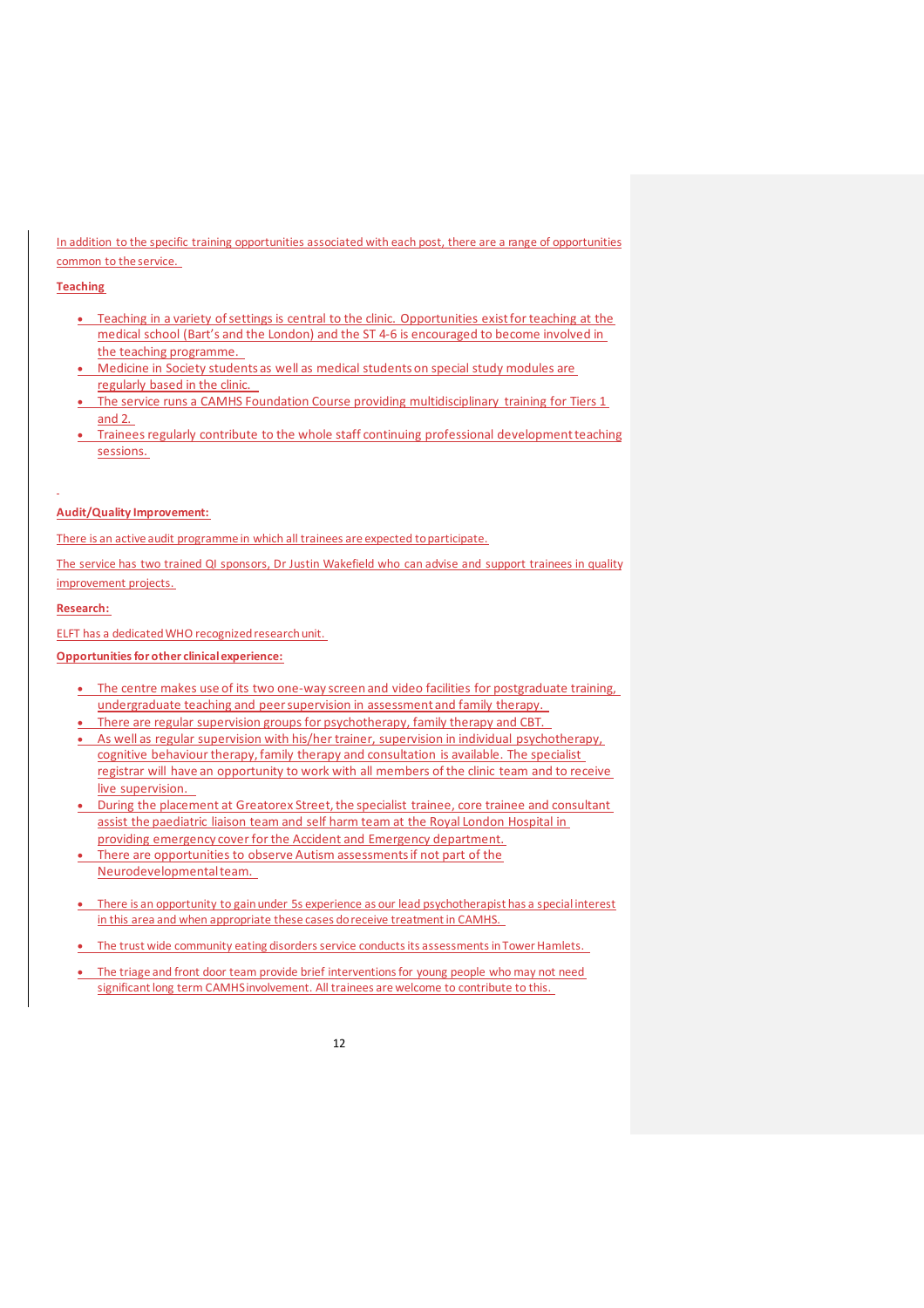• Group work: The service has a wide range of groups to which trainees can contribute such as NVR, Regulate, mindfulness, social skills, neurodevelopmental behavioural workshops, sleep workshops and ADHD psychoeducation.

### **Management opportunities:**

- Opportunity to be the duty rota representative and lead junior/senior meetings.
- Attendance at business meetings.
- Taking on a service development project.
- Trainees have the opportunity to joint supervise CT/FY1 doctors to gain experience in clinical supervision
- Opportunities to chair MDTs

## **Emergency Work**

The service runs a robust duty service. Junior doctors contribute to this service on a daily basis. It is largely compromised of non-medical staff. Two duty clinicians are supported by a duty senior and duty consultant. The junior doctor is part of this team and is normally therefore only involved in cases which specifically require psychiatric opinion such as psychosis and admissions to hospital.

## *3) TOWER HAMLETS Neurodevelopmental Team*

#### **Team Description/Duties**

**Address:**Greatorex Street Children and Young People's Centre, 16-18 Greatorex Street, Tower Hamlets E1 5NF

Tel: 020 7426 2375

## **Supervisor**: Dr Chiara Colonnelli

This ST4-6 post provides a broad experience and ample opportunity to cover all of the generic, non-specialist CAMHS clinical competencies in this deprived and multi-cultural borough of London. There is also experience in emergency presentations gained through daytime duty rota covering Tower Hamlets and the Royal London Hospital.

The main clinical workload is as part of the Neurodevelopmental Team, so the trainee will gain experience in the assessment and management of young people with often complex neurodevelopmental profiles including Autism Spectrum Disorder, Attention Deficit Hyperactivity Disorder, Learning Disabilities, as well as less common neurodevelopmental disorders. The trainee will also gain experience of assessing and managing major mental disorders in the context of neurodevelopmental difficulties. Experience can be broadened by joining the other teams in CAMHS (Emotional and Behavioral pathways, Bipolar and Psychosis pathways, Children in Social Care pathway, Eating Disorders Team). Currently the trainee in this post also provides clinical input to the ADHD team either through new assessments or medication reviews.

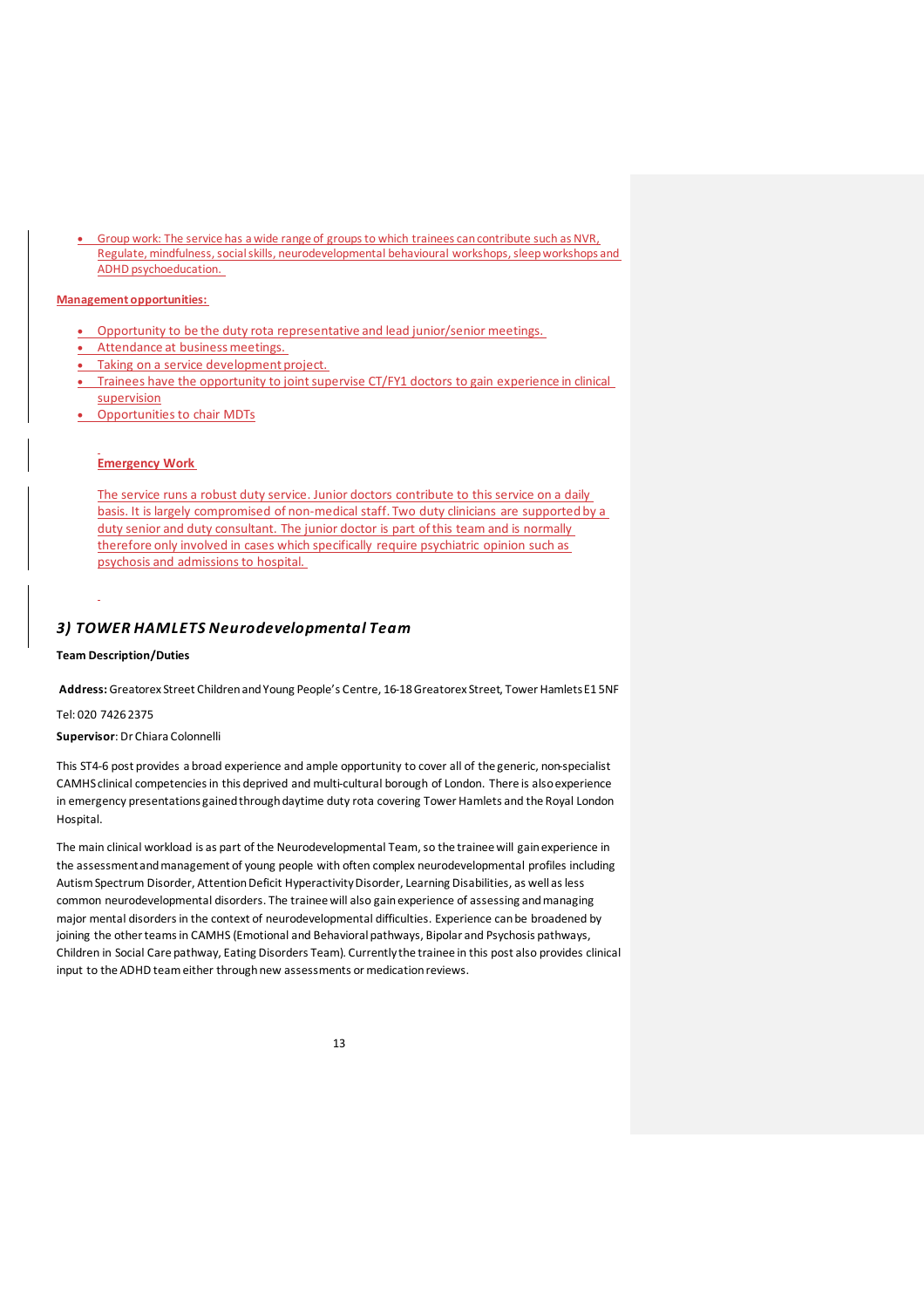#### **Clinical commitments:**

- Weekly Autism clinic (opportunity to utilize 3Di and ADOS)
- Opportunities to gain experience and supervision in therapies and parenting groups (including ADHD, sleep and behavioral groups), CBT, Family Therapy, etc
- Varied work in clinic, schools and day centers
- Multidisciplinary team meeting
- Neurodevelopmental team consultation clinic
- As well as providing medical input for young people in the NDT team trainees will act as a Carecoordinator for some of the young people. Care-coordination involves close working with the young person, their carers and network, liaising with colleagues in schools, social care, GP, charities and other health care providers.
- Provide medical input in multi-agency meetings.
- Assessment and treatment of young people with neurodevelopmental difficulties with co-morbid major mental disorders

## *4) Tower Hamlets CAMHS- Emotional and Behavioural Disorders Team*

#### **Team Description/Duties**

**Address:**Greatorex Street Children and Young People's Centre, 16-18 Greatorex Street, Tower Hamlets E1 5NF

Tel: 020 7426 2375

**Supervisor:**Dr Rebecca Adams

#### **Emotional and Behavioural Team:**

The post is predominantly based in the Emotional and Behavioural Team. It therefore provides excellent training and experience to a wide range of presentations in CAMHS. The trainee can expect to develop proficiency in working with depression, anxiety, attachment disorders, PTSD and complex trauma, in addition to conduct disorder and ADHD. In addition to care coordination of appropriate cases, the trainee works closely with the rest of the multidisciplinary team. This gives an excellent opportunity to learn from other disciplines, but also to develop expertise in providing consultation to other professionals. According to training needs, trainees can ensure they work with other teams/pathways such as ADHD, Conduct (including Youth Offending Team) Looked

after children, psychosis and bipolar, ASD and LD.

#### **Clinical commitments:**

- Weekly Multidisciplinary Team Meeting
- Opportunities to gain experience and supervision in therapies such as CBT, Family Therapy etc • Opportunities to attend MDTs and/or pick up cases from the other pathways in TH CAMHS : Neurodevelopmental Team or Bipolar and Psychosis Team

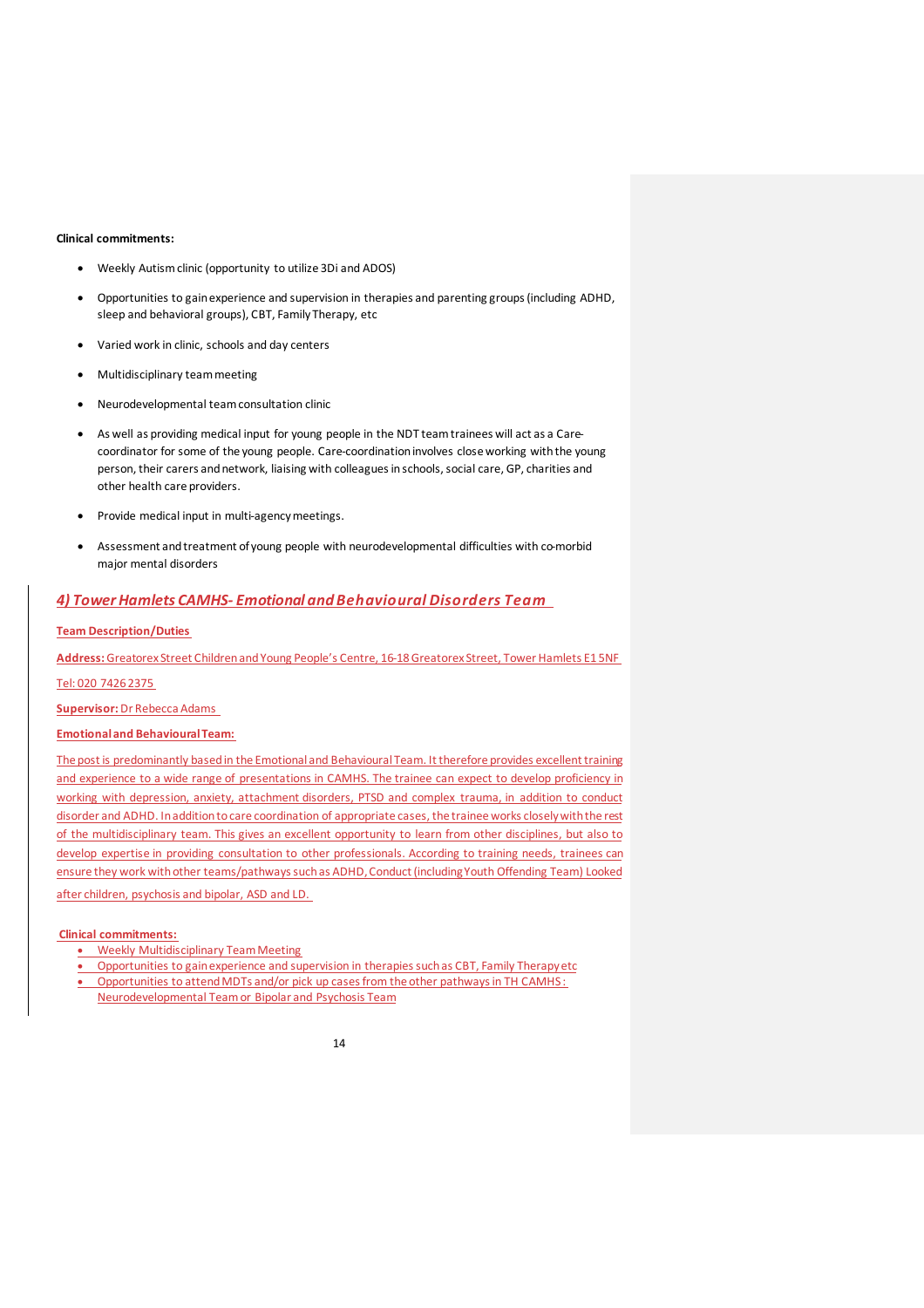## **NEWHAM**

#### **General information regarding York House posts, Newham**

Newham is known for its considerable ethnic diversity (at the most recent census it was the second most ethnically diverse borough in London), high indices of social deprivation and an unusually young population. The posts provide excellent training covering common presentations in child and adolescent psychiatry and also allowing for experience in more specialist areas. Both posts are based in York House and provide some common training opportunities as described below.

**Address:** York House, 411 Barking Road, Plaistow E13 8AL Tel: 020 7055 8400

## **Opportunities for other clinical experience:**

Clinical psychology/CBT Case

Individual psychotherapy casesupervised by one of the child psychotherapists

• Systemic therapy case supervised by one of the family and systemic psychotherapists. CFCS encourages overt consideration of systemic issues, within all therapeutic contexts. Paediatric Liaison

#### **Emergency work**

• Newham CFCS operates a duty rota between the hours of 9am to 5pm, to which you will contribute, and will be supported by a Duty Consultant and a non-medical CAMHS duty clinician who takes initial telephone queries and will undertake first line assessments of young people. This means a twicemonthly on-call, for emergencies presenting at nearby Newham University Hospital (NUH), and a protected once weekly assessment time for young people requiring urgent psychiatric input as agreed with the Duty Consultant.

### **Research/audit opportunities:**

Active audit programme

Workload appropriate for taking 1 day/week for research

## **Management opportunities:**

Leading team meetings

Attending management group meetings

Contributing to local service developments and innovation.

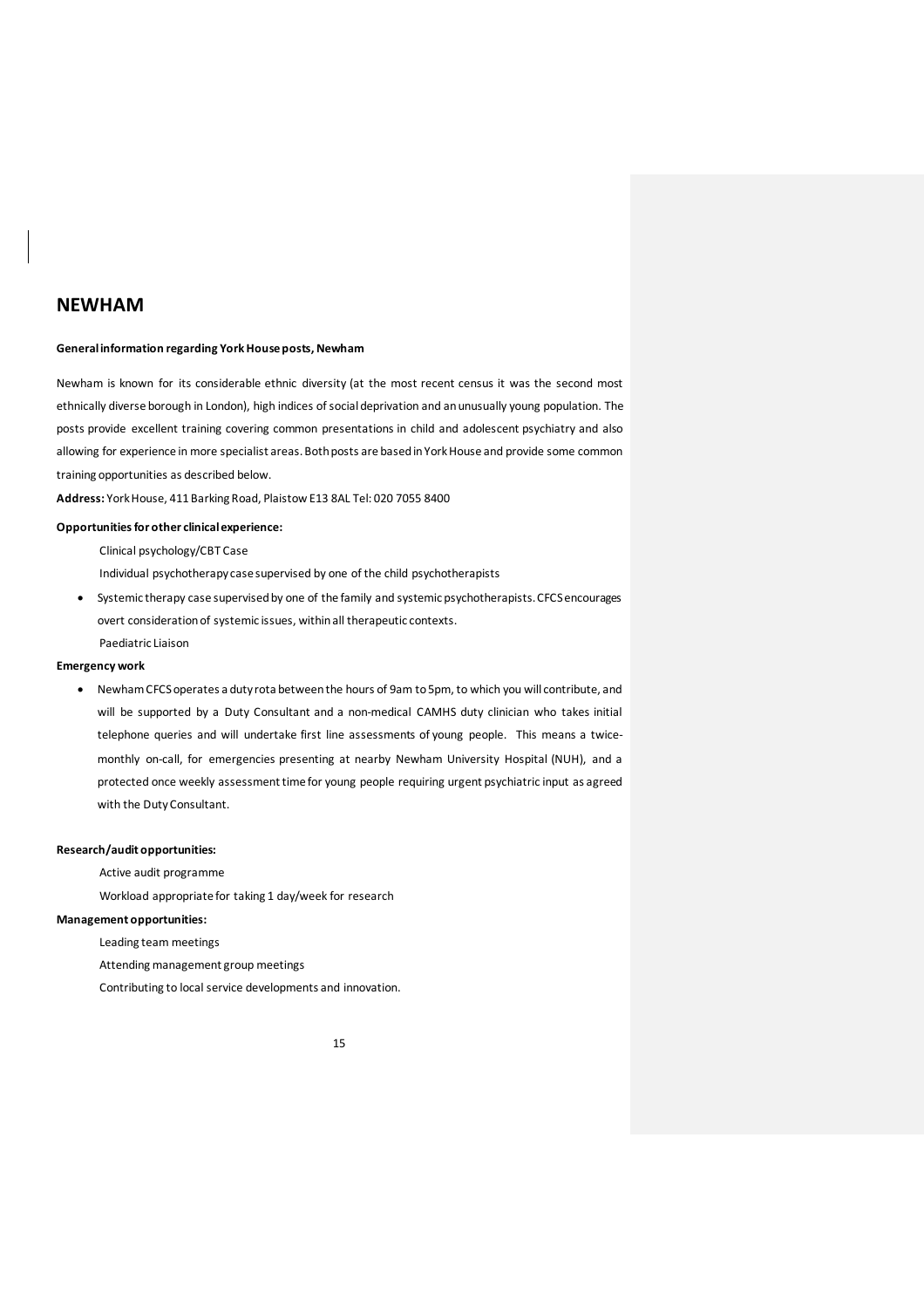#### **Teaching:**

• CFCS has a lead for student medical education. There are ample opportunities to teach, in small group and lecture based contexts. Some Primary Care stafftraining is also available as well as teaching trainees from other disciplines including nursing and clinical psychology.

## **Location/Travel:**

• Newhamis well served by public transport. (Canning Town – Jubilee and DLR, Plaistow –Hammersmith and City and District Lines). There is paid street parking available nearby with limited car parking spaces on site. There are secure bicycle parking and shower facilities available.

## *5) NEWHAM CFCS*

#### **Team Description/Duties**

## **Supervisor:** Dr Priti Patel and Dr Regina Sala

The job provides an excellent opportunity to acquire all of the generic, non-specialist CAMHS clinical competencies as well as specialist CAMHS experience in all neurodevelopmental conditions, Looked After Children and Parent-Infant Psychotherapy. There are ample opportunities for assessing a wide range of emergency presentations and you will be expected to join a day time rota of medical and non-medical clinicians to provide this service.

**Emotional and Behavioural Team:** This is the core CAMHS team offering assessment and treatments for young people presenting with depression, anxiety, PTSD, OCD, Deliberate self- harm, attachment disorders, eating disorder and conduct disorders. You will be working within a multidisciplinary team of psychologists, psychiatrists, educational psychologists, family therapists, nurses and social workers. This post offers excellent generic CAMHS experience with opportunities to work with complexity where there are high levels of comorbidity and psychosocial risks impinging on mental health presentations. There are also opportunities to join the small Paediatric Liaison team for experience of young people with emotional difficulties associated with physical illness.

**Specialist Neuro-developmental assessment and treatment team:** This is a multi-disciplinary team including Psychiatry, Family Therapy and Clinical Psychology delivering specialist diagnostic neurodevelopmental assessments to young people where ADHD, LD and ASD are the main presenting features. Treatments ranging from psychopharmacology, behaviour management, Functional assessment and treatment of co-morbid difficulties are offered. There are also specialist parent groups and young person's social skills groups. There are opportunities to gain experience and expertise in specific diagnoses of ASD and ADHD.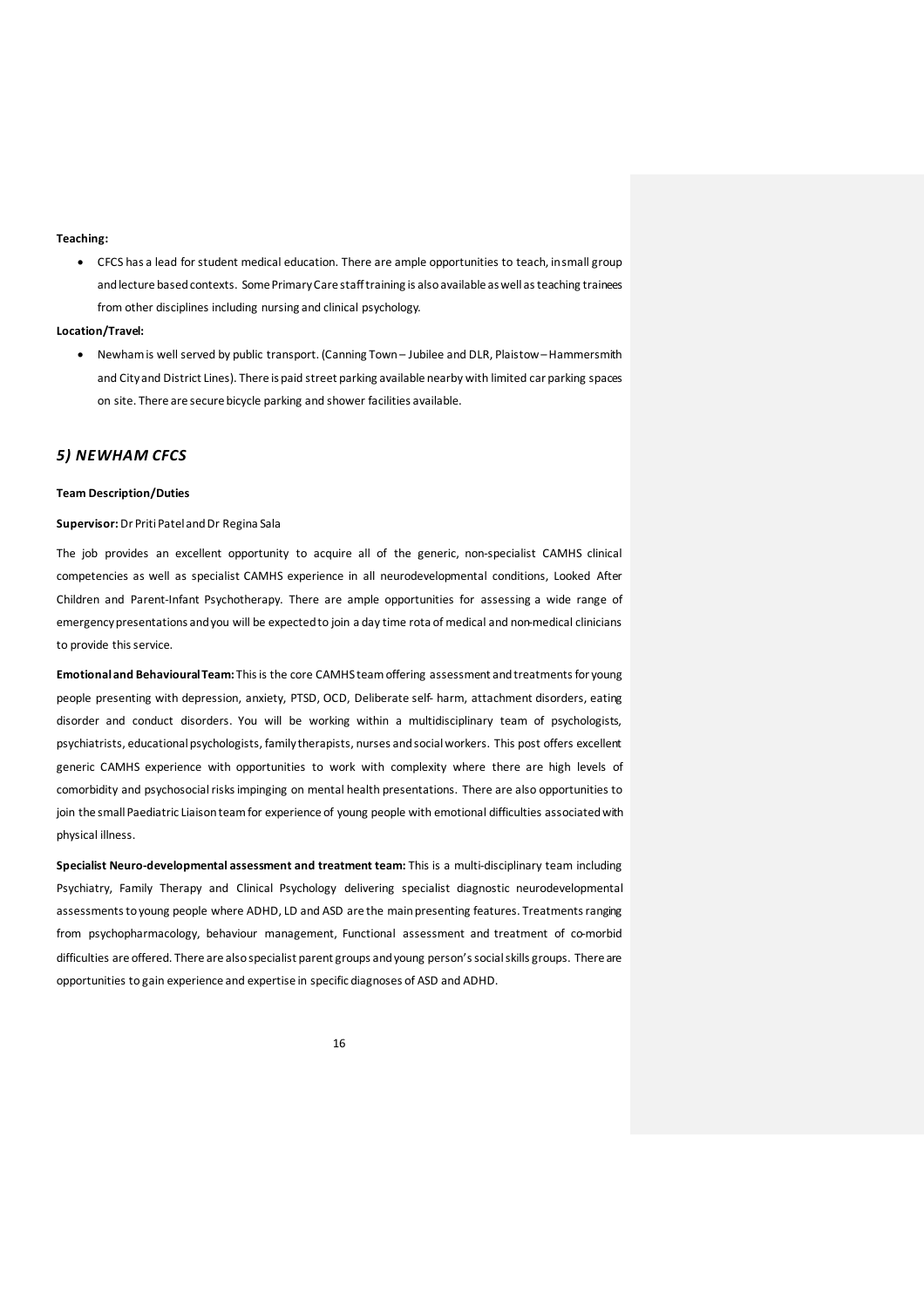**Looked after Children Team:** This is a highly skilled and experienced multi-disciplinary CAMHS team working with Looked After Children. There are opportunities to learn about network liaison for these complex cases with partners in social care and to offer specific psychiatric assessments where indicated.

## *6) NEWHAM AMHT*

#### **Team Description/Duties**

### **Supervisor:** Dr Georgina Hawkes

The Adolescent Mental Health Team (AMHT) at Newham Child and Family Consultation Services (CFCS) manages adolescents who have been diagnosed with severe mental illness (e.g. psychosis), or who currently present a significant risk to themselves or others (e.g. recurrent self-harm). This necessitates complex, multidisciplinary and multiagency approaches and input. As such, all members of the team will be expected to operate as Care-Coordinators, and to operate within the framework of the Care Programme Approach (CPA). The exception to this is the psychiatric members the team, who will not routinely Care-Coordinate. The composition of the team reflects the intensity and complexity of the work, in that all AMHT members are experienced practitioners of their respective disciplines, with some having experience in more than one relevant discipline. Represented within AMHT are clinical psychology, psychiatric nursing, family therapy, child psychotherapy, substance misuse, youth offending team and psychiatry.

The generic assessment team (of which you will also be a part) has a similar mix of disciplines to the AMHT (with the exception of youth offending, and the potential inclusion of Art Therapy). The function of these teams are to filter and triage referrals, undertake initial assessments of accepted referrals, and direct the young person and/or family to services (usually within, but sometimes outside CFCS) that can meet identified and agreed needs

# **WALTHAM FOREST**

## *7) WALTHAM FOREST CFCS*

#### **Team Description/Duties**

**Address: Wood Street Clinic, 6 Linford Road, London E17 3LA Supervisor:** Dr Colin Welch

The service is currently undergoing changes. The team have now relocated close to the original Thorpe-Coombe hospital site into a purpose-built outpatient clinic with the addition of new posts within the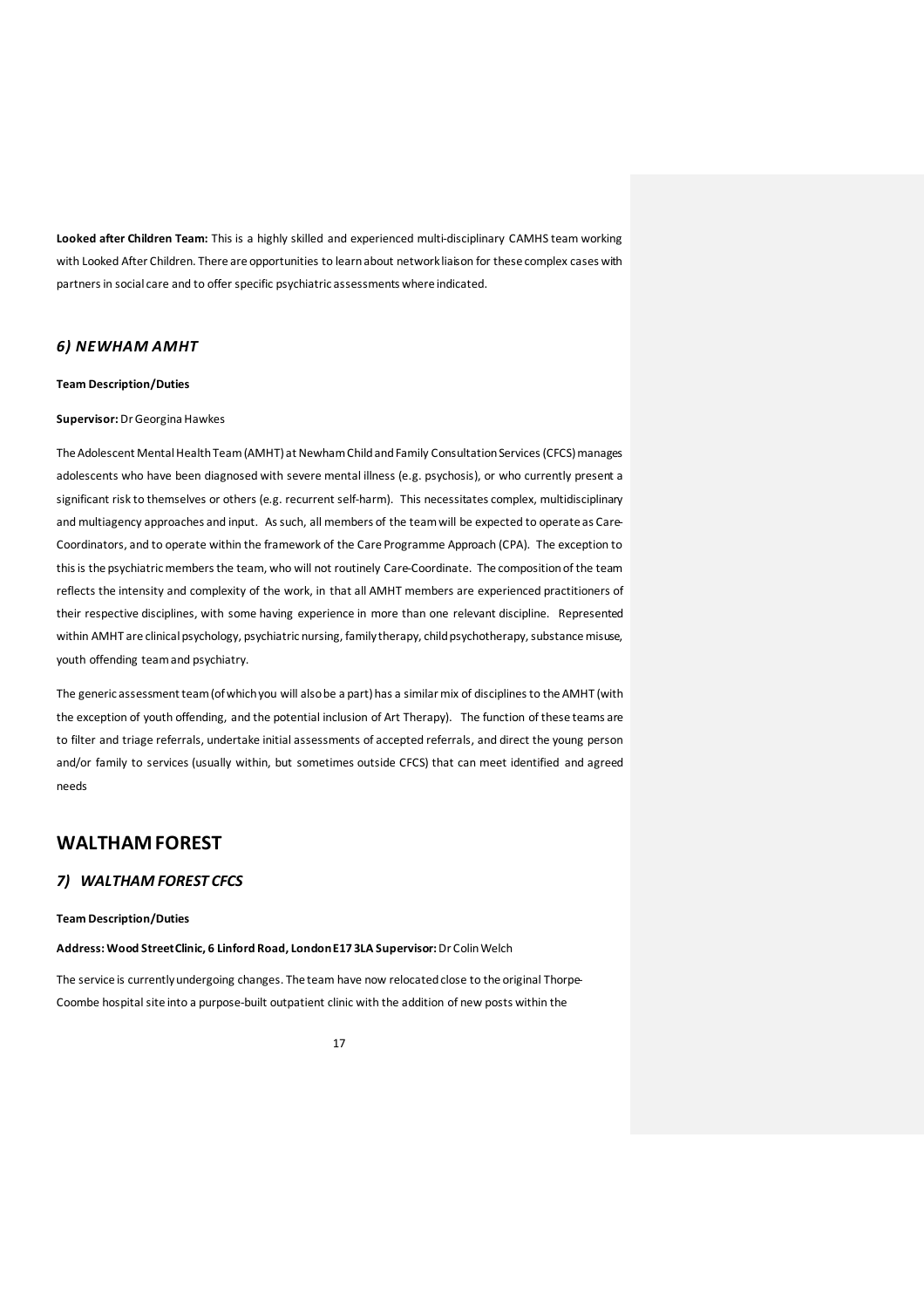psychology department giving access to greater therapeutic support within the service. The post remains an excellent opportunity for experience in a busy tier 3 CAMHS service. The team is friendly & committed but have a heavy workload. Currently there are 3 consultant psychiatrists and 2 core trainees (1 part-time).

The registrar's main weekly role is as part of the multidisciplinary team in the bi-weekly neurodevelopmental assessment clinics, to assess and follow up urgent cases and new referrals, and if possible participate in the team's duty rota.

The opportunity to work with looked after children and foster carers, remains as part of the main service.

It is possible to undertake a short CBT case with in-house supervision. The opportunity for a long case in psychotherapy, and family therapy may also be available.

There is also the opportunity to supervise medical students attached to the service.

Other activities within the team include:

- The weekly ADHD clinic
- A number of groups for older teenagers andyoung adolescents, andparental training, particularly for those with ASD and ADHD
- Under 5s cases

Generally, you are welcome to become involved in any of the team's work that interestsyou but the extent of your involvement may be limited by time available after completing your core work. New initiatives for the service are also welcome.

Clinical supervision with your consultant is regular, weekly and good.

This post could be suitable for a LTFT trainee, with involvement further streamlined.

### **Location/Travel:**

• The team is located a 3 minute overground journey from WalthamstowCentral Station (London overground or Victoria Tube - Zone 3) to Wood Street station followed by a 3 minute walk to the Wood Street Clinic building on Linford Road.

# **HAVERING**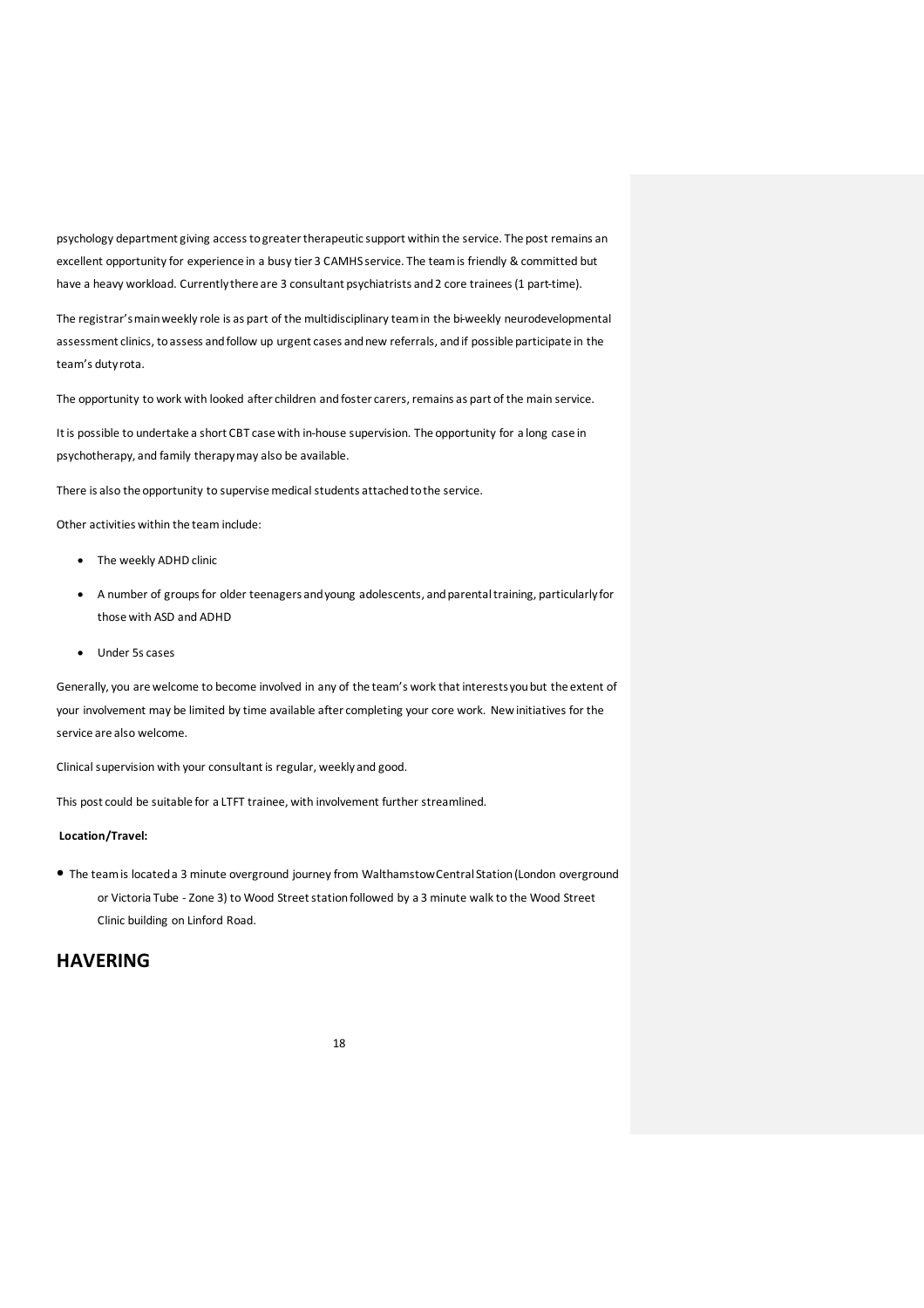## *8) HAVERING CFCS, RAPHAEL HOUSE*

#### **Team Description/Duties**

**Address**: The Acorn centre; 306 London Road; Romford; RM7 9NH;

Number: 03003001888

#### **Supervisor**: Dr Manas Sarkar

This job allows opportunity to cover all of the generic non-specialist CAMHS clinical competencies.

There is plenty of exposure to assessment, diagnosis, treatment and management of a wide range of conditions: neurodevelopmental (ADHDand ASD) in particular, as well as affective and neurotic conditions. There is some emergency work experience through the clinic duty rota which more commonly involves clinic reviews but at times coversself harm or acute presentations to A and E or Paediatric ward at Queens Hospital.

The medical team includes two full-time consultants, a core trainee and a staff grade in addition to the ST4-6 trainee. There are also 2 child psychotherapists, 2 clinical psychologist (one with an interest in LD and ASD), 2 family therapists, several nurse therapists and a Primary Mental Health Team on site comprising of 5 further clinicians. There is also a Looked after Children Team meeting on amonthly basis that welcomesinput from the trainee.

This is a well-established, friendly team covering the Havering area which has an increasingly mixed ethnic and socioeconomic demographic but the majority of clients are still Caucasian English speaking. The senior staffs are very supportive and readily available with respect to clinical support. They are also very flexible and make every possible effort to allow study or annual leave when requested. It is also worth mentioning admin staffs are particularly good and supportive which always makes life easier. The team works in close liaison with the children services and run a joint clinic with the paediatrician and their child psychologist once a month.

The post is flexible enough to allow for the job plan to be tailored to the individual level of experience/training needs of the post-holder.

## **Opportunities for other clinical Experience:**

- Family Therapy Workshop can hold own case under active supervision
- Individual psychotherapy case
- Clinical psychology/ CBT Case
- Lots of opportunity for joint working of cases with experienced MDT staff.
	- 19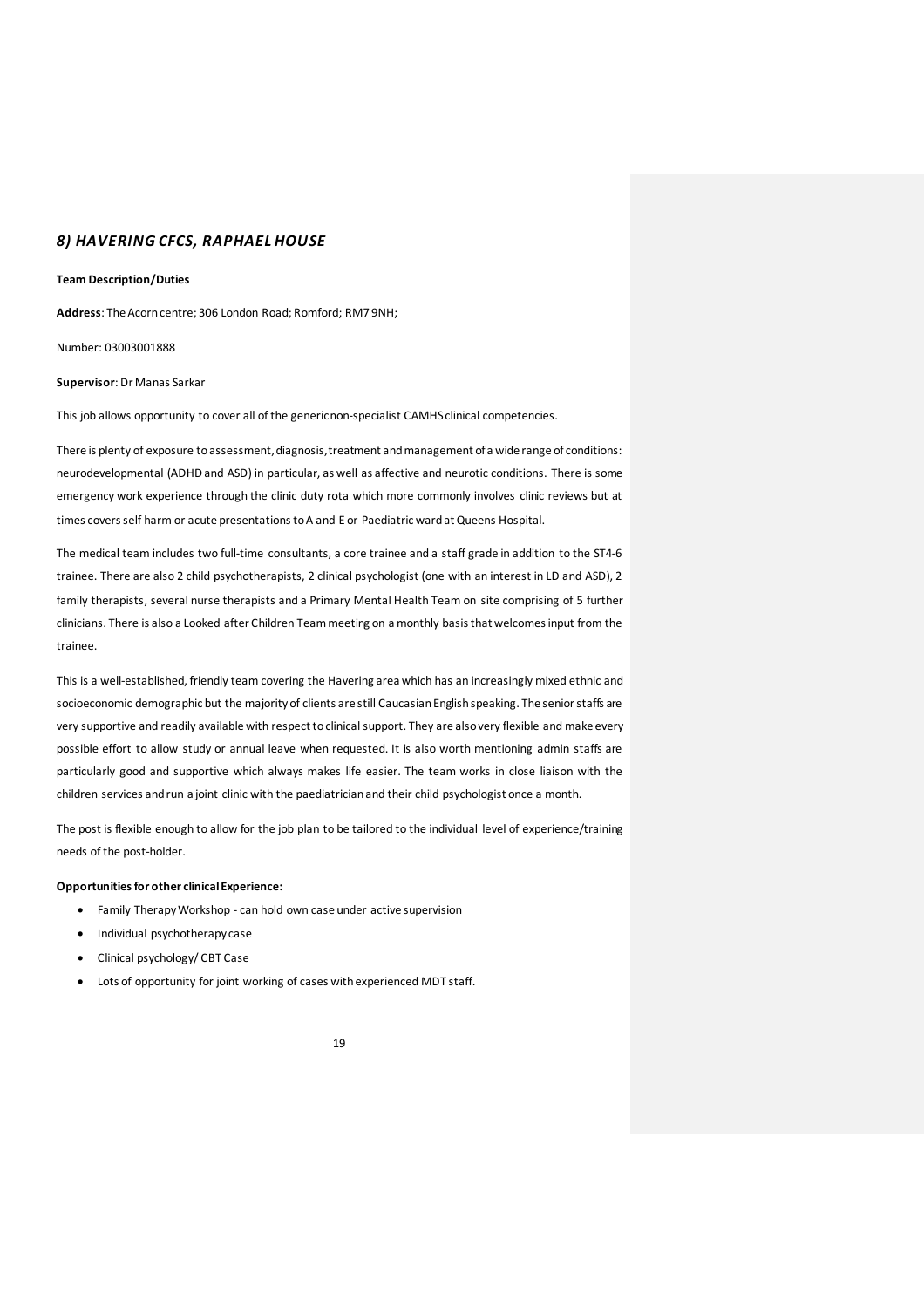• Joint working with paediatrician in managing complex neurodevelopmental cases/rare genetic conditions

## **Teaching Experience:**

• The ST4-6 organises and provides teaching for four Barts second year medical students for one afternoon per fortnight.

### **Research/audit opportunities:**

• Active trust audit programme

#### **Management opportunities:**

• Attending local management meetings

#### **Travel:**

• Clinic situated in Romford 15 minutes walk from the train station. The train takes 25 minutes from Liverpool St. There is free parking at the clinic, which is just off the A12.

## **EALING**

## *9) PAEDIATRIC LIAISON TEAM AND EALING CAMHS*

#### **Team Description/Duties**

**Address**: 1 Armstrong Way, Southall UB2 4SA, tel: 020 8354 8160

#### **Supervisor**: Dr Johan Redelinghuys

The paediatric Liaison Team (PLT) is within the CAMHS services and is part of the West London Mental Health Services, Ealing SDU. The team is closely linked with the Paediatric team at West Middlesex University Hospital.

West Middlesex University Hospital is a busy district general hospital providing acute services for patients in the West London areas. Ealing CAMHS serve an ethnically diverse community with considerable variation in social and economic status. 41% of local residents are from the ethnic minority groups, mainly from the Indian subcontinent.

The liaison team consists of consultant child psychiatrist, psychiatry trainees (CT1-3 and ST4-6), mental health nurses and has admin support.

Clinical duties: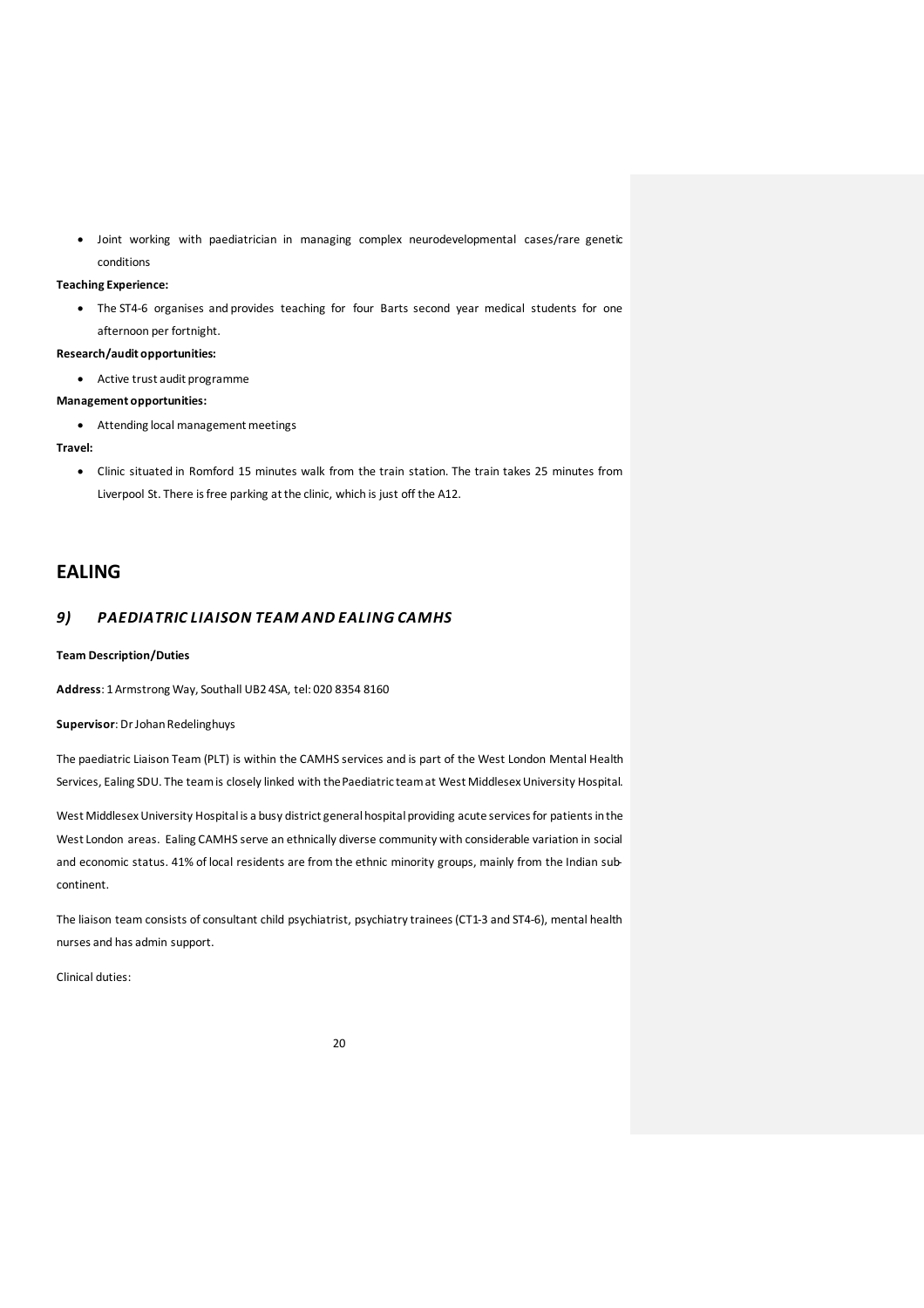- Assessment and management of children and young people
- Working with families, schools and Social services
- Working jointly with Paediatric Teams
- Training and supporting Paediatric Staff
- Weekly joint referrals with case discussions
- Joint and individual case management
- Teaching for Junior doctors, nurses and medicalstudents

## **Research/Audit opportunities:**

- There are several opportunities available for clinical audits and to gain management experience particularly with regard to safeguarding.
	- A very supportive R&D team is based at the Ealing Mental Health Trust Headquarters (on site).

## **Management opportunities:**

• Attending local management meetings.

Note- The team has recently moved from Ealing Hospital to West Middlesex University Hospital. Description/duties of psychiatry trainees might change in April 2018.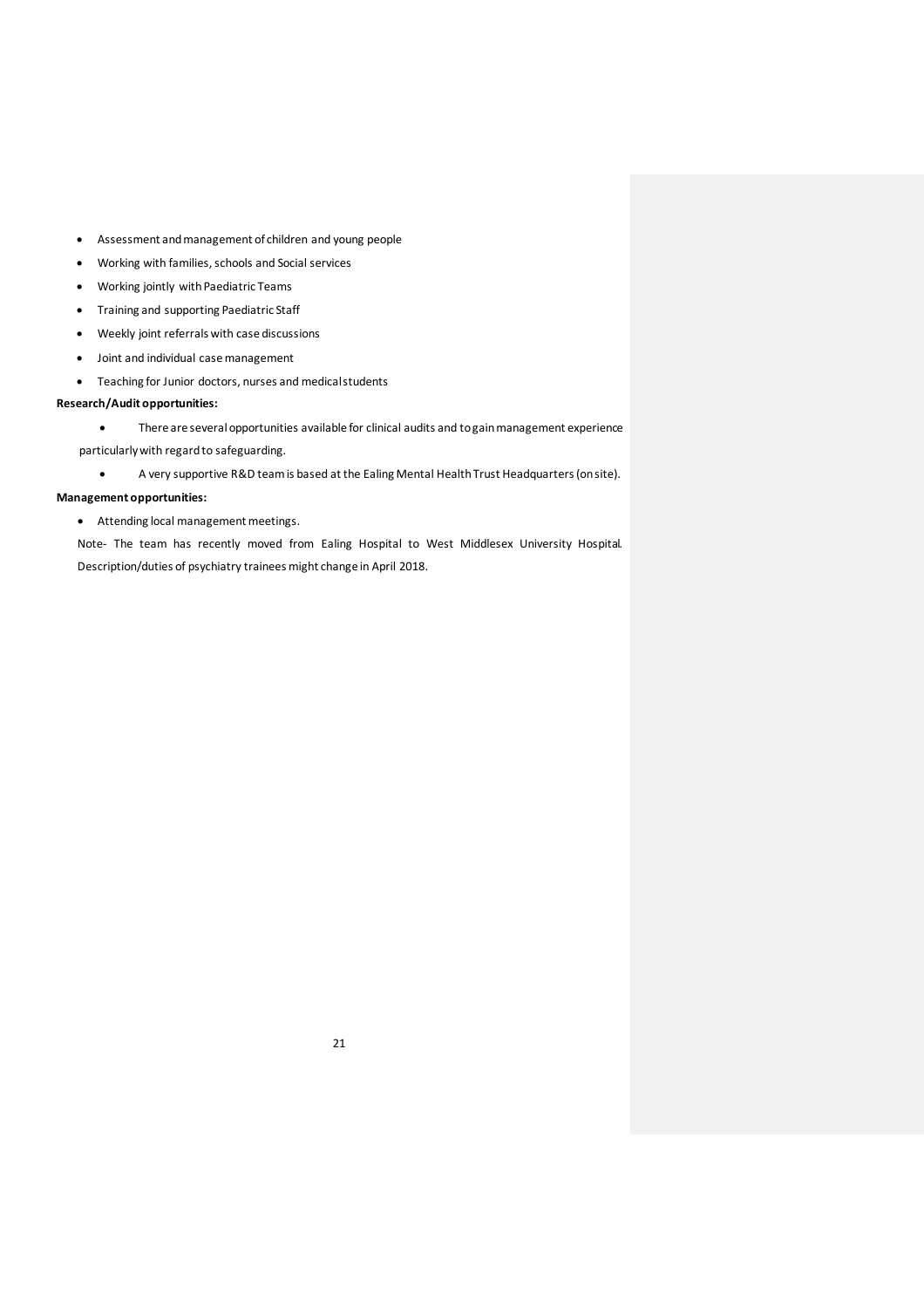# **INPATIENT POSTS**

## *10) BROOKSIDE ADOLESCENT UNIT – GOODMAYES, NELFT*

## **Team Description/Duties**

**Address:** Brookside Adolescent Unit, 107a Barley Lane, Goodmayes, Essex, IG3 8XQ Tel: 0300 5551156

**Supervisor:** Dr Liam Young either/or Dr Leon Wehncke

Brookside is a tier 4-specialist inpatient unit for adolescents. Referrals are normally from the greater North-East London Foundation Trust and there are also referrals from out of area CAMHS services. The team is run on a multidisciplinary model with expertise and opportunities from the full complement of disciplines within the team including; Psychiatrists, Nursing, Education, Occupational therapy, Psychology and Family Therapy.

The post offers the opportunity to be involved in assessment and treatment ofa wide variety of presentations in a multidisciplinary setting such as ASD, LD, Psychosis, Personality disorders, Mood disorders, Conversion disorders and Eating disorders, both within the inpatient and environment and in the community with the Home Treatment Team.

The unit caters for young people within several settings according to individual needs of the young person

• General inpatient unit

• Home Treatment Team

## **Other Duties:**

Facilitating groups and therapeutic interventions

Liaison with CAMHS, schools, social services and other tier 3 community services

Teaching program for medical students.

Attending child protection meetings/ safeguarding,

## **Opportunities for other clinical experience:**

Family Therapy Clinic

Individual psychology

## **Research/audit opportunities:**

Due to recent establishment of YP HTT, there is a large database which can be used for audit/research.

Workload appropriate for taking 1 day/week for research

## **Management opportunities:**

Leading team meetings

Chairing CPA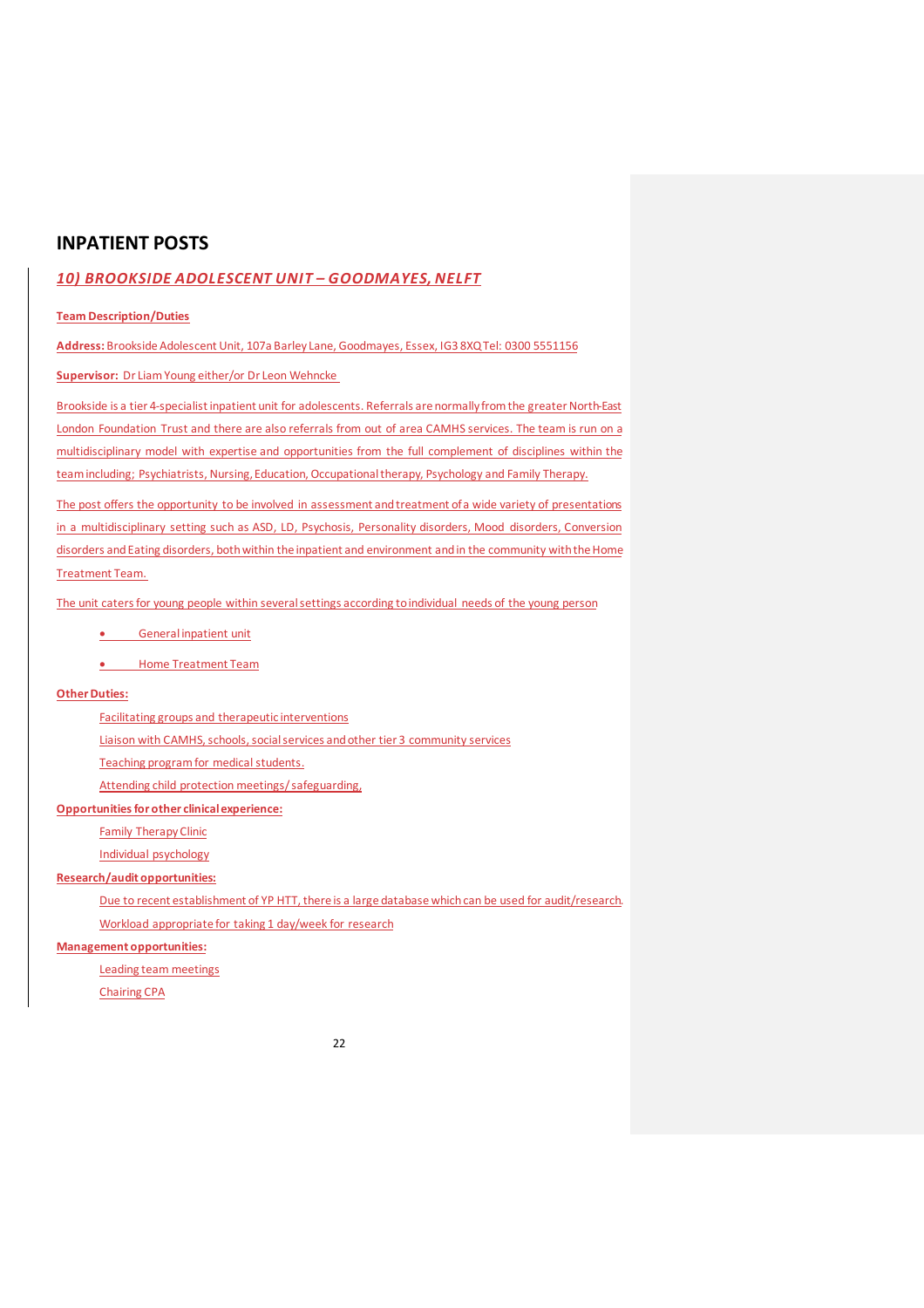### Attending management group meetings

## **Location/Travel:**

10 min bus ride from Newbury park tube station (Central line zone 4) 5 min bus ride/10 min walk from Goodmayes overground rail station. Goodmayes is 20 minutes on national rail from London Liverpool street station and 12 minutes from Stratford international tube/rail station. Free safe secure parking.

## *11) SIMMONS HOUSE (with Adolescent Outreach Team)*

#### **Team Description/Duties**

**Address:** Simmons House In-Patient Unit, Woodside Avenue, London, N10 3HU Tel: 020 33161771

### **Supervisor:** Dr Neil Stewart

The trainee will work as one of 6 doctors in the unit: 2 consultants, 2 ST4-6s, 2 CT1-3s. Your responsibilities include day-to-day supervision of CT1-3 and reviewing your patients at least once a week depending on clinical need. You will stand in for your consultant in meetings, ward rounds. You will also be the case manager for Emergency patients (usually one patient at a time). This is a demanding role that develops considerable communication skills managing complex patients as you are the main point of contact for families and any other involved agency. You will be working with a highly experienced MDT.

### Clinical psychology/CBT Case

Therapeutic interventions – group therapies, staff support groups, daily community meetings for staff and

| young people.                                                                                       | <b>Formatted:</b> Font color: Text 1 |
|-----------------------------------------------------------------------------------------------------|--------------------------------------|
|                                                                                                     |                                      |
| Family therapy                                                                                      | <b>Formatted:</b> Font color: Text 1 |
|                                                                                                     |                                      |
| State of Mind Assessment with supervision from senior psychotherapist                               | <b>Formatted:</b> Font color: Text 1 |
|                                                                                                     |                                      |
| Groups – twice daily therapeutic and skills based groups. (eg. DBT, social skills, exploring ideas) | Formatted: Font color: Text 1        |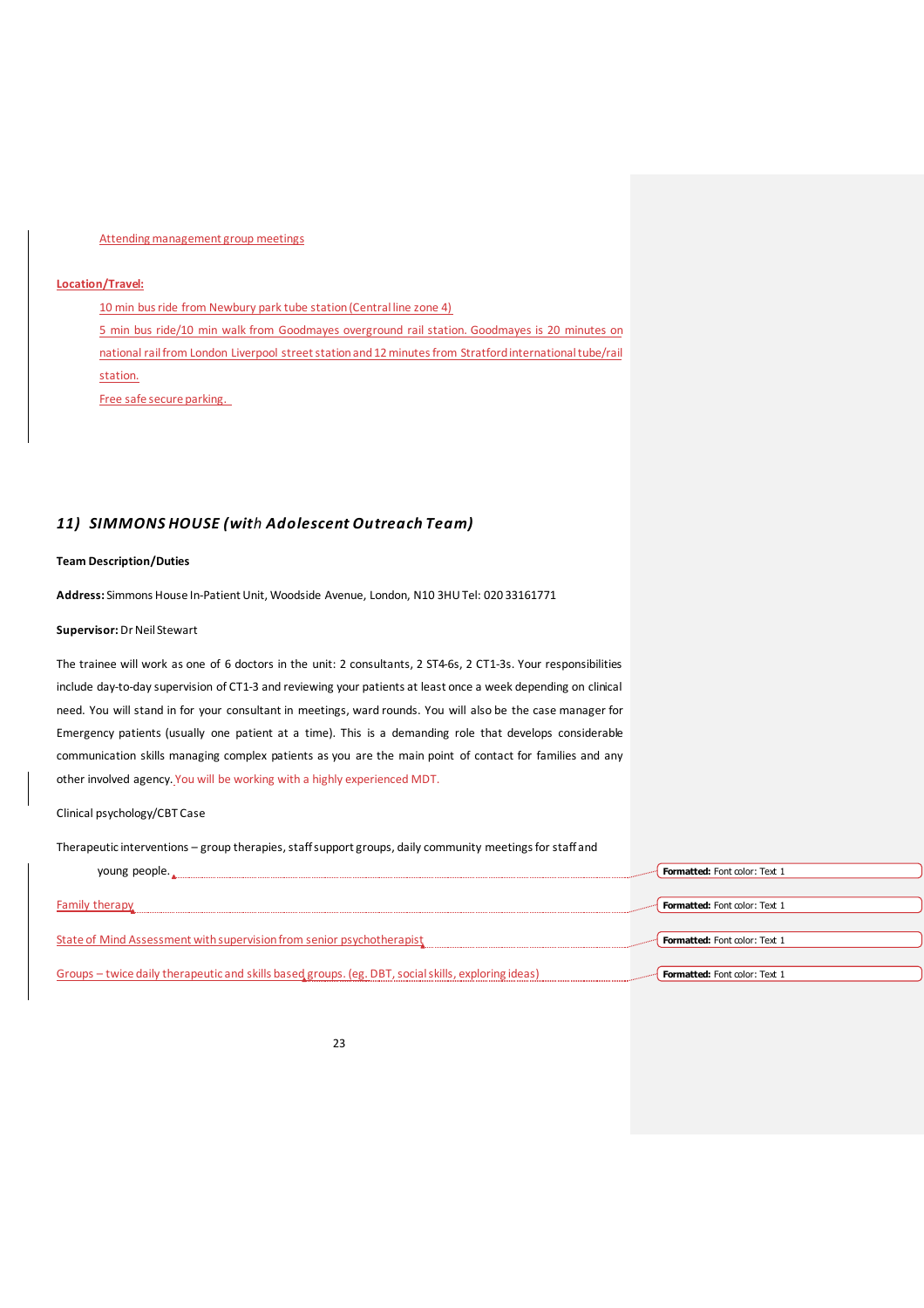#### **Research/audit opportunities:**

- Ample opportunities for inpatient audit
- Workload appropriate for taking 1 day/week for research
- Islington Library runs free courses **Formatted:** Font color: Text 1
- Monthly journal club opportunity to present

## **Management opportunities:**

Attending management group meetings (once a month) **Formatted:** Font color: Text 1

Ward round, professionals'meetings – opportunities to chair.

#### **Location/Travel:**

North London. Highgate tube. 10 minute walk or 2 minute bus ride (43,134)

#### **Other benefits:**

Meals are provided on the ward. Staff have access to the gym out of hours. Muswell Hill is 10 minutes walk.

## *12) COBORN ADOLESCENT INPATIENT UNIT*

#### **Team Description/Duties**

**Address**: Coborn Adolescent Inpatient Unit, Cherry Tree Way, Newham. Tel: 020 7540 6789

**Supervisor**: Dr Rafik Refaat (Additional Consultants: Dr Sophia Ulhaq and Dr Ravi Patel)

The Coborn Adolescent In-patient Unit is a Tier 4 service offering assessment and treatment to young people aged 12 to 18 years. It provides 12 acute beds, 3 PICU beds and 6-Day places to the East London NHS Foundation Trust, including City and Hackney, Newham and Tower Hamlets. Referrals can also be accepted from other areas by agreement. The service takes urgent referrals and admits emergencies out of hours. The multidisciplinary team (MDT) provides experience in the assessment and treatment of a wide range of clinical disorders. Treatment includes psychopharmacology, group work, family work, education, individual psychological interventions and creative therapies.

There is a large multidisciplinary team consisting of: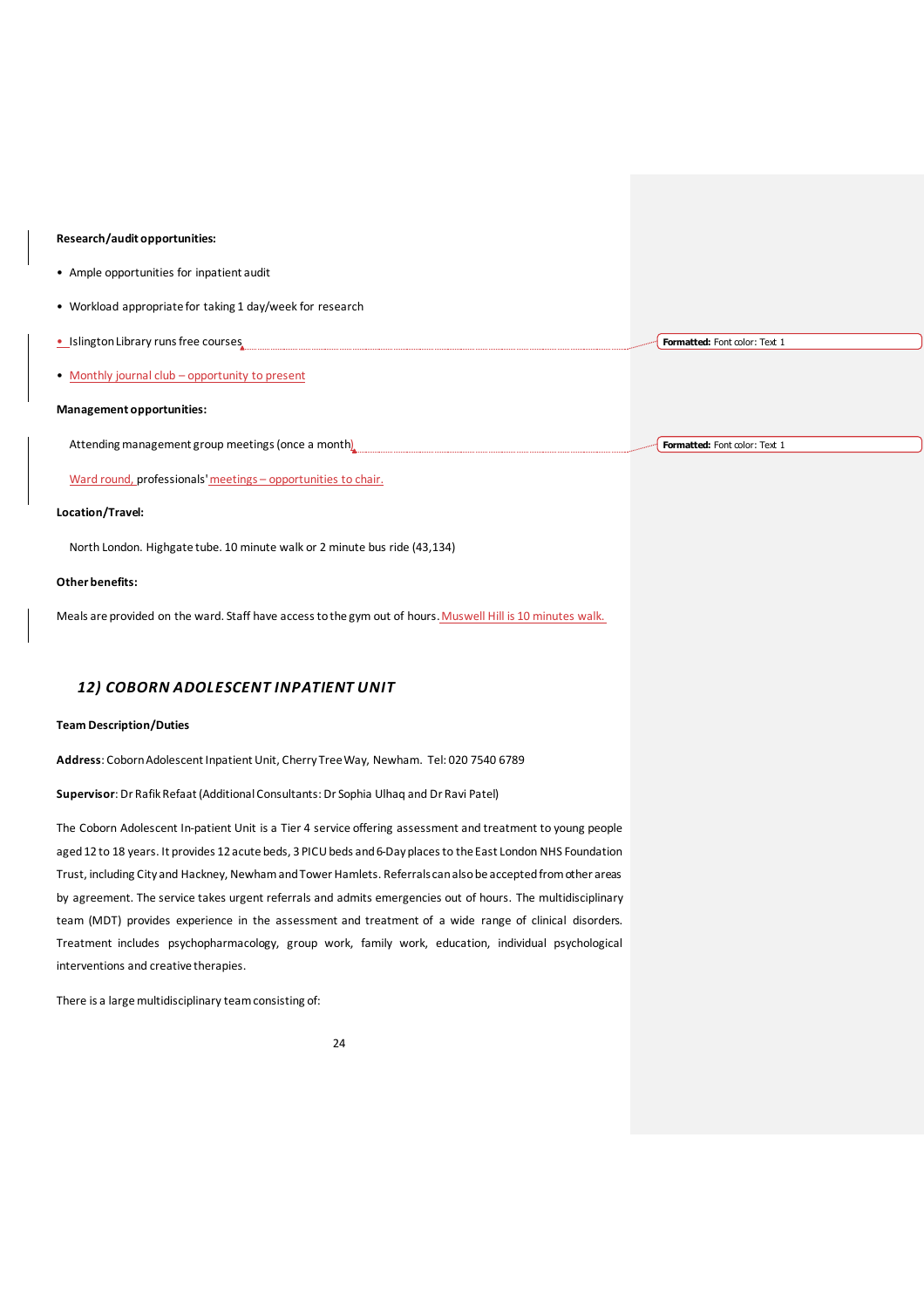- 3 Consultant Child and Adolescent Psychiatrists
- ST4-6 in Child and Adolescent Psychiatry
- Clinical Service Manager (full-time).
- 2 Consultant Clinical Psychologists (full-time) and 2 psychologists(full-time).
- 3 Junior Doctors: currently 2 CT1-3 and 1 FY2
- Social Worker (full-time).
- Nursing Staff (Working a 4:4:3 Shift Pattern).
- Teacher and Learning Mentor
- Occupational Therapist
- Assistant Occupational Therapist
- Family Therapist
- Music Therapist(part-time)

Responsibilities and training opportunities of the ST4-6 include the following:

- To participate in assessment of referrals and decisions about suitability for admission.
- Participating in assessment and treatment of adolescents with severe mental illness, complex cases and co-morbidity and managing acutely disturbed patients in PICU
- To co-ordinate management of particular cases.
- Toliaise with and give consultation to other agencies (e.g. community adolescent teams, other specialist inpatient units) when appropriate in particular cases.
- Chairing relevant meetings, including ward round and CPA meetings, especially in the absence of the Consultant.
- Assess and initiate applications for Sections 2 and 3 of the Mental Health Act (1983) as appropriate.
- Attend Mental Health Act Manager's Review Meetings and Tribunal Reviews as appropriate
- Teaching experience: Participate in organization and delivery of teaching of Medicine in Society medical students from Bart's and the London medical school, as well as clinical medical students on placement. This includes assessment of these students. The ST4-6 is responsible for organising the weekly academic programme in the unit.
- Informal supervision and support to junior medical colleagues.
- Organisation of the Coborn's weekly academic programme for the MDT, including providing some teaching sessions
- Experience in psychological therapies: There is a regular weekly CBT supervision group. There is also opportunity to get experience in family therapy and Mentalisation based therapy.
- Attendance at the daily unit handover meetings with the MDT

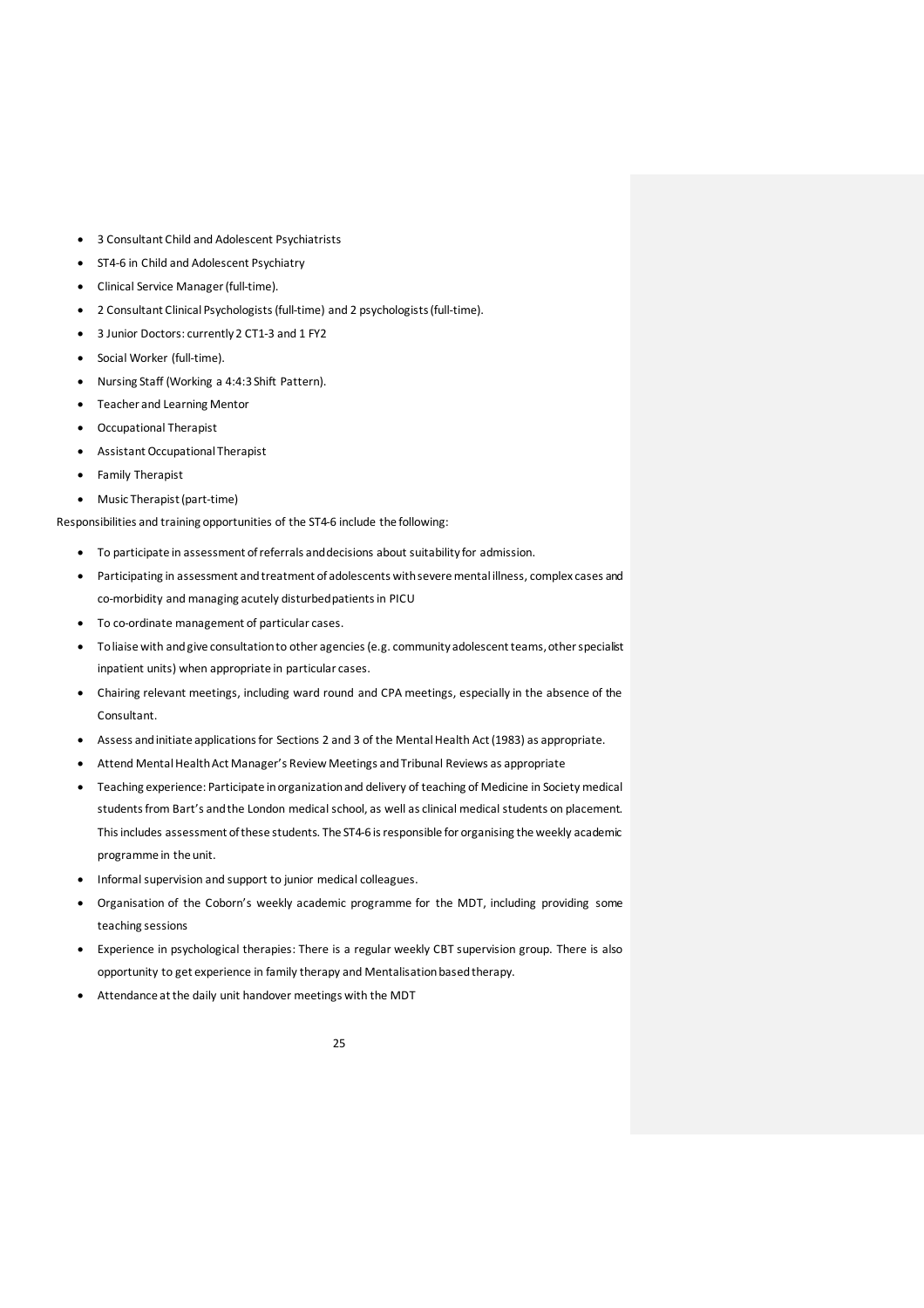- Management Experience: Attendance at weekly Operational Management Group. There will also be opportunities to shadow the unit's Consultants in various managerial duties in order to gain experience of management.
- Participation in the unit's programme of activities, including weekly community meeting, case discussion group, and mini-team meetings for more in-depth discussion of complex cases

#### **Location/Travel:**

Newham is well served by public transport. (Canning Town – Jubilee and DLR, Plaistow –Hammersmith and City and District Lines). A bus is required to get to the Coborn Unit. There is a good parking facility, which is free.

## *13) MILDRED CREAK UNIT, GOSH*

#### **Team Description/Duties**

**Address: Level 5,** Frontage Building, Great Ormond Street Hospital, Great Ormond Street, London WC1N 1JH

#### Tel: 020 7405 9200 ex 8836

#### **Supervisor:** Dr Jon Goldin

The Mildred Creak Unit is a National Children's Inpatient Unit. It has up to 10 children aged 7-14 years old, currently 7 inpatients and 3 day patients. It specialises in functional disorders and eating disorders but also takes children with a wide range of other severe emotional/behavioural disorders and psychiatric conditions. It incorporates a therapeutic milieu approach. The team includes: a Consultant Child and Adolescent Psychiatrist, a Higher Trainee in Child and Adolescent Psychiatrist, a Core Trainee in Psychiatry, Nurses and Therapeutic Care Workers, a Consultant Child and Adolescent Psychotherapist, a Consultant Family Therapist, a Senior Family Therapist, a Clinical Psychologist, a Social Worker, a Physiotherapist and a Dietician.

The trainee normally works 5 sessions/week on the Mildred Creak Unit and 2 sessions/week in a specialist post at GOSH eg SCD team (some may do 7 sessions/week on the Mildred Creak Unit, with the option to spend time with other teams in the department depending on training needs).

As a Great Ormond Street Hospital post, you have access to the opportunities available to all trainees working at GOSH (see specialist GOSH posts information).

### **Opportunities for other clinical experience:**

- Individual psychotherapy case with Supervision from Consultant Child and Adolescent Psychotherapist
- Family therapy case, Family therapy workshop and Supervision with Consultant Family Therapist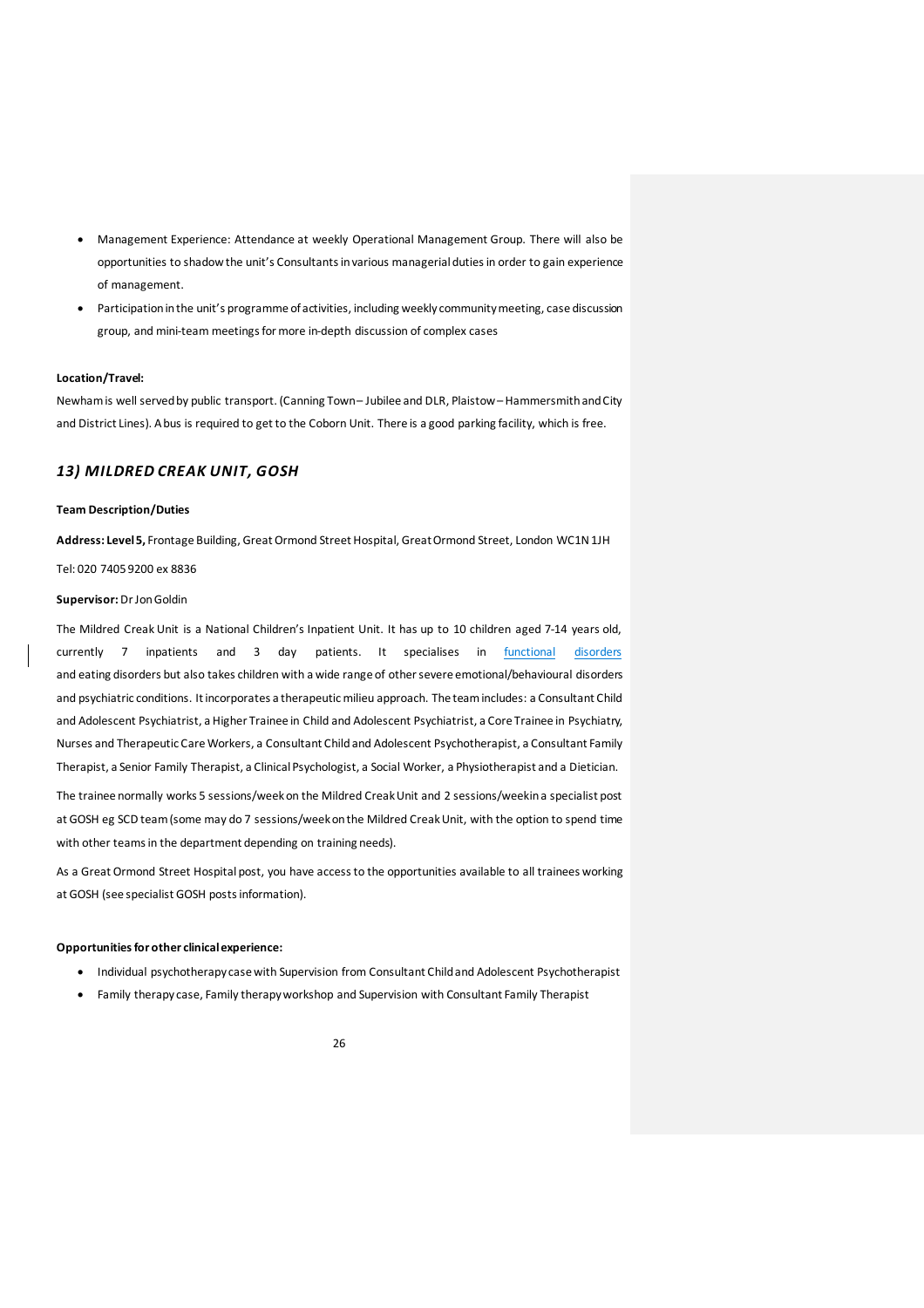- CBT with Supervision from experienced Clinical Psychologist
- Case Management/Case Coordinatorrole of two cases at a time
- Participation in referral meetings and involvement in decisions around admission
- Pre-admission assessments, including home visits
- Post discharge follow up clinical work/liaison with professional network
- Paediatric Liaison
- Working with children in groups

## **Research/audit opportunities:**

- Audit and Research opportunities are available
- Workload appropriate for taking 1 day/week for research

## **Management opportunities:**

- Chairing ward round/review meetings when Consultant is on leave and at other times as appropriate
- Opportunity to join senior management meetings and shadow Dr Goldin in his role as Head of Department
- Opportunity to attend RCPsych Child and Adolescent Psychiatry Executive meetings (Dr Goldin is Vice Chair of the CAP Faculty)
- Opportunity for shadowing Dr Goldin in his Parliamentary Liaison and Mediawork.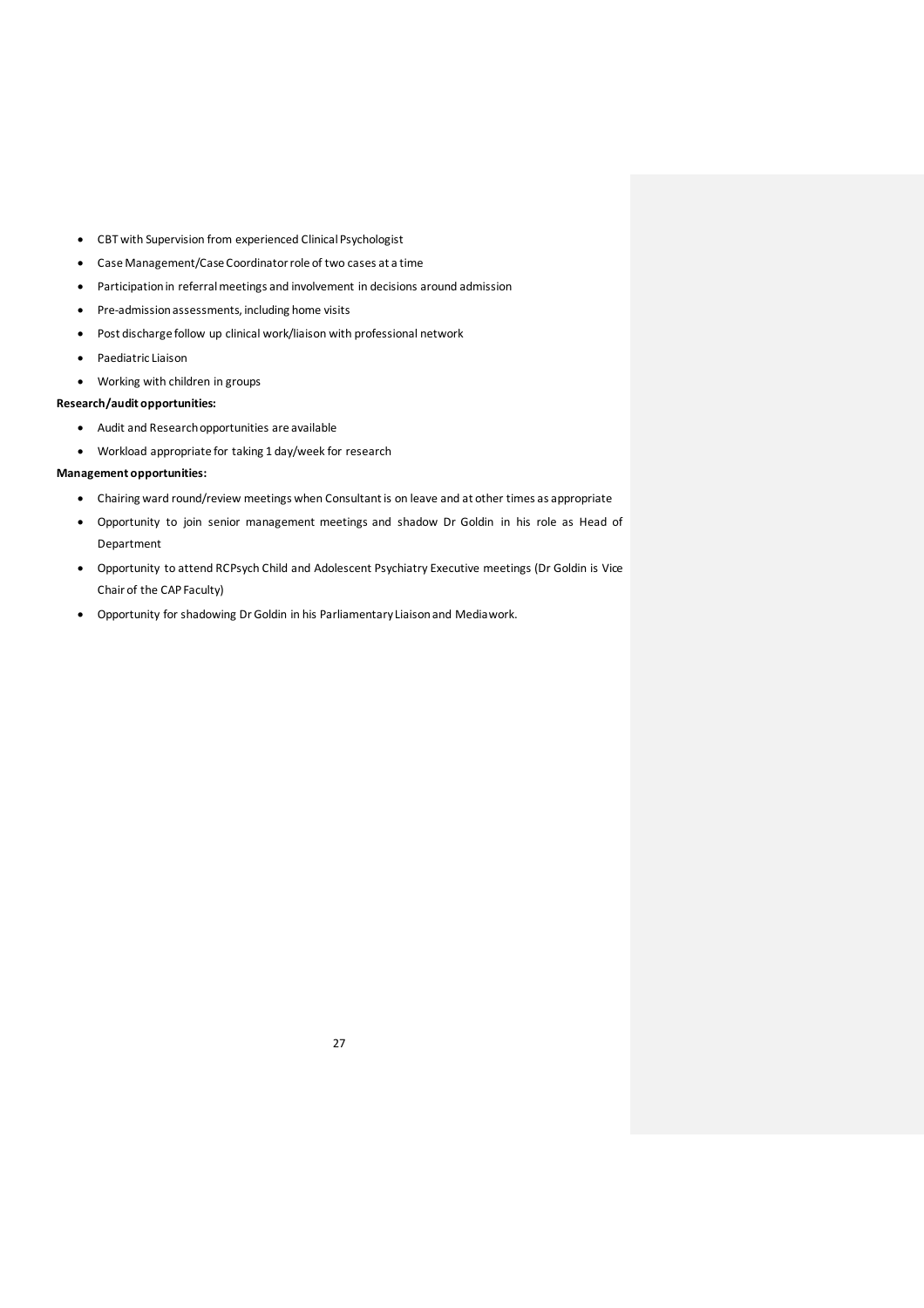## **SPECIALIST POSTS, GREAT ORMOND STREET HOSPITAL**

## **Great Ormond Street Hospital overview:**

**Address:** Great Ormond Street Hospital, Great Ormond Street, London WC1N1JH

In addition to the Mildred Creak Unit, there are four specialist teams at Great Ormond Street. There is also a paediatric liaison service that all trainees will provide emergency cover for.

All placements involve working in more than one of the clinical teams. The exact structure of the placements on offer varies from year to year according to clinical and educational need; an example of a possible breakdown of the placements is given below. Information regarding the individual teams is given separately.

- 1. Mildred Creak Unit (5 sessions)/ Social Communication Disorders Team (2 sessions)
- 2. Attachment and Trauma Team ATT (4 sessions)/ Social Communication Disorders Team (3 sessions)
- 3. Psychological Medicine Team(5 sessions)/ Feeding and Eating Disorders Team(2 sessions)
- 4. Feeding and Eating Disorders Team (5 sessions)/ Child Care Consultation Team (2 sessions)

#### **Clinical Opportunities available to all posts:**

- Paediatric Liaison: Trainees cover a rota providing a liaison service to Great Ormond Street hospital.
- Tourette's Clinic: once a month (1/2 day), with Dr Isobel Heyman. Key competencies gained through this post:
	- Developing skills in taking paediatric neurodevelopmental history
	- Experience a range of neuropsychiatric disorders in childhood (such as ADHD, Tic Disorders, and OCD)
	- Acquisition of skills in the diagnosis and management of Tourette's Syndrome and other comorbid conditions; OCD, ADHD, anxiety disorders and ODD
	- Physical examinationguided by the Pediatric Neurologist
- Court reports: There are opportunities to gain experience of carrying out assessments and writing a
- court report under the supervision of Dr Simon Wilkinson.

## **Management opportunities:**

- Attending Departmental Senior Management Meeting
- Attending consultant and ST4-6 meetings once a month throughout the year
- Great Ormond Street Junior Doctors Forum
- Organising the weekly multidisciplinary academic programme

#### **Research/audit opportunities:**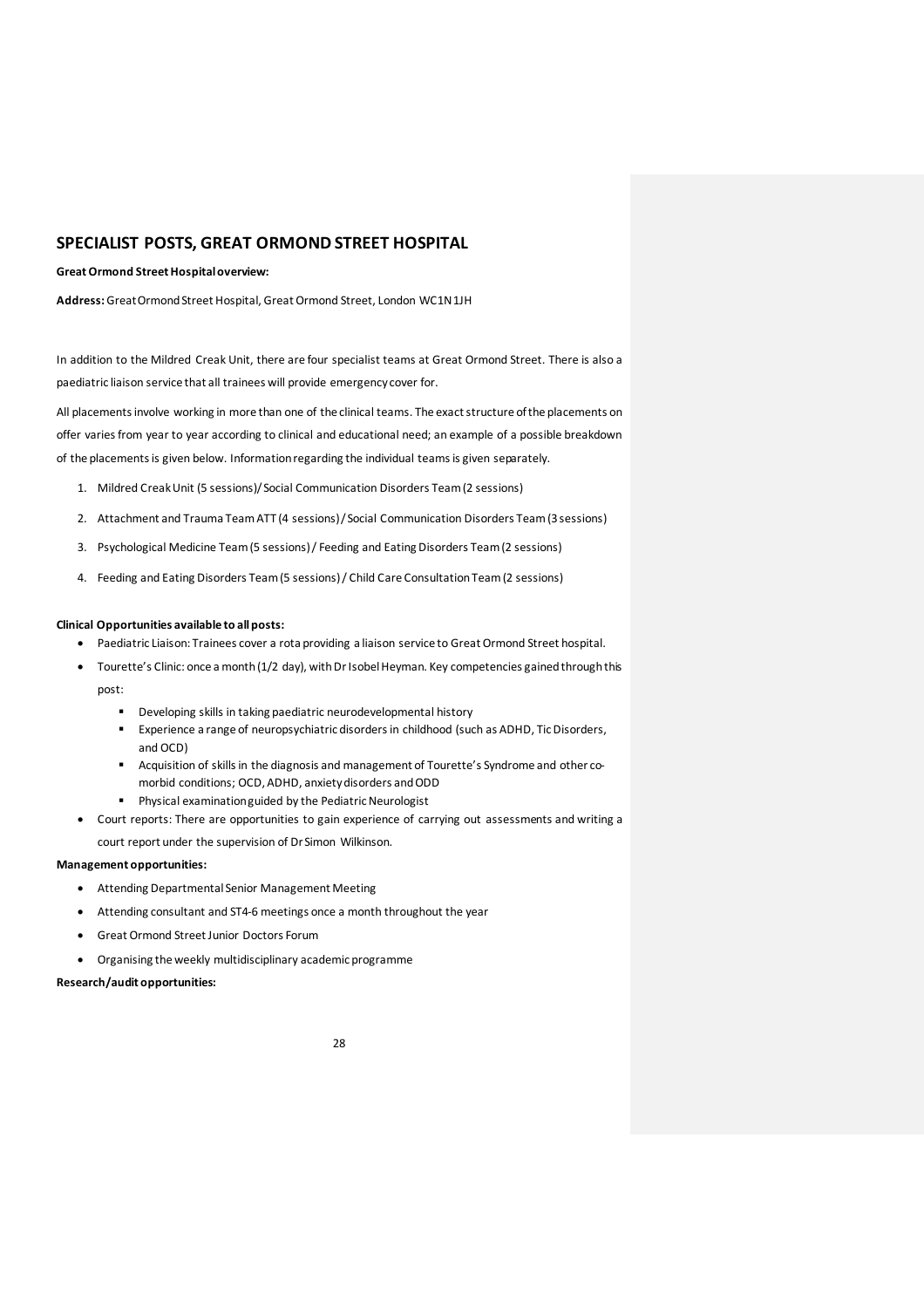- There are ample opportunities for audit with the department of child and adolescent mental health and the rest of the hospital
- All posts are structured to allow for one day/week research
- The posts are research active and there are close links between the clinical service and the research unit at the Institute of Child Health

#### **Other benefits:**

Great Ormond Street staff have access to a subsidised massage service. There is a well supported and funded doctors' mess that arranges regular evenings at popular restaurants, bars, clubs and holds annual balls and Christmas parties. In addition the Post Graduate Medical Education Department run an excellent series of training sessions on teaching, management and leadership.

**Location/Travel:** Great Ormond Street Hospital is located near to the centre of London. It is well located for transport – the Piccadilly Line (Russell Square), Metropolitan, Hammersmith and City and District Line (King's Cross St Pancras) and Central line (Holborn) and various bus routes. It is close to good restaurants and pubs.

## *14) SOCIAL COMMUNICATION DISORDERS TEAM (SCDT)*

## **Team Description/Duties**

## **Supervisor:** Consultant Dr Ruth Garcia

The Social Communication Disorders Clinic is a national assessment service for children and adolescents with autism spectrum disorders (ASDs). The team specialises in high functioning autism and sees children with complex neurodevelopmental disorders. The ST4-6 carries out 3Di assessments, which is a standardised instrument for assessment of ASDs that was developed within the clinic. In addition, children who attend the clinic will be offered an ADOS and cognitive assessments; there may be the opportunity to conduct ADOS assessments. The team offers a consultation service to local services and schools and also provides a treatment service taking a psycho-education, consultation and psychological therapy approach. The team includes a number of disciplines: a Consultant Child and Adolescent Psychiatrist, a higher trainee in Child and Adolescent Psychiatry, specialist Clinical Psychologists, Speech and Language Therapy, Social Workers Assistant Psychologist, psychology trainees and will be appointing a psychiatric nurse. The trainee spends 2-5 sessions per week with this team and will have the opportunity to attend training courses in 3Di and ADOS assessments. There are opportunities to observe neuropsychological assessments and to run psycho-education groups. The trainee is also encouraged to participate in teaching of medical students at UCL Medical School.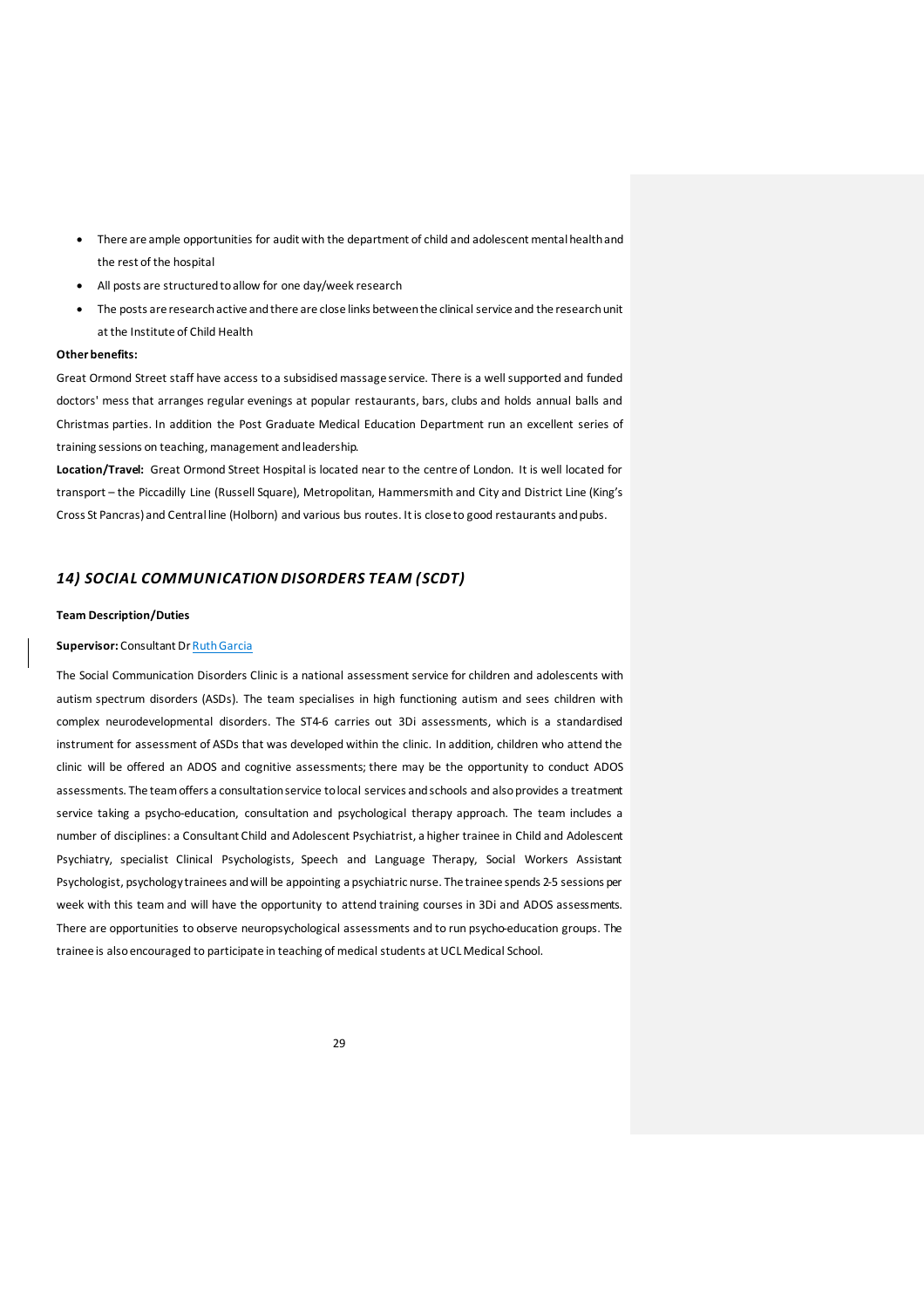## *15) FEEDING AND EATING DISORDERS TEAM (FEDS)*

#### **Team Description/Duties**

#### **Supervisor:** Consultant Dr Lisa Mukherjee

This is a national referral service that specializes in the assessment and treatment of childrenwith behavioural feeding problems in the context of chronic illness/medical problems; selective eaters; and infant feeding problems and failure to thrive. Many of the patients are under five so this post provides excellent opportunity to assess infants. The team also offers second opinion consultations.

Disciplines represented in the team include psychiatry, nursing, psychotherapy, family therapy, psychology, dietetics, speech and language therapy, occupational therapy, play therapy and paediatrics. The trainee carries out detailed assessments of children's feeding problems with their parents, gives input to the multidisciplinary team discussionand provides feedback to parents following a team discussion that generates a formulation and management plan. The trainee will also be asked to provide psychiatric assessment if necessary and this may also involve brief assessment of parental psychopathology. As many patients have complex physical comorbidities there are many opportunities for liaison work withpaediatric teams. There are also opportunities to observe and deliver cognitive and behavioural treatments and work systemically with families with the family therapist.

Key competencies gained through this post:

- Assessment and management of feeding and eating disorders (of different types) in childhood and adolescence. (AN, BN, ARFID)
- Assessment of physical risk in children with eating disorders
- Deciding the appropriateness of inpatient admission
- Understand the effects of eating disorders on disturbing physiology and of starvation
- Identify appropriate physical investigations
- Learn management strategies for cases of eating disorder and possible treatment interventions
- Acquire current knowledge of evidence base for treatment of eating disorders in children and young people and their co-morbidity
- Monitoring physical risk
- Applying psychological therapies in Eating Disorders under supervision
- Running the Parents Group
- CBT, Family Therapy and Individual Psychotherapy

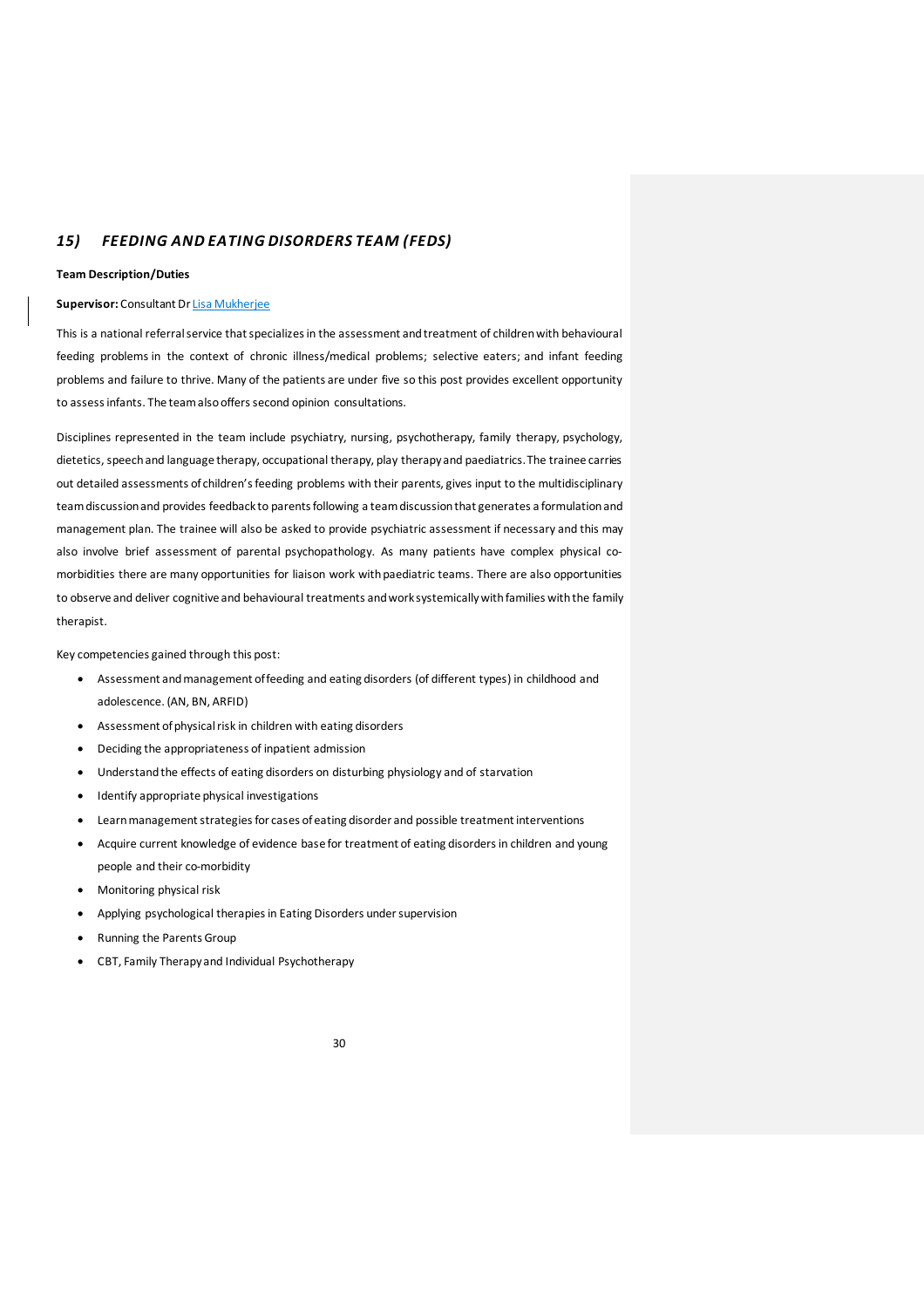# *16) CHILD CARE CONSULTATION TEAM (CCCT) & ATTACHMENT AND*

## *TRAUMA TEAM (ATT)*

## **Team Description/Duties**

**Supervisor:**Dr Simon Wilkinson

## **Child Care Consultation Team (CCCT):**

Key competencies gained through this post:

- Identifying signs of maltreatment/neglect
- Conducting Parenting assessments
- Rehabilitating children who have been abused and/or neglected following assessment of family function and risk.
- Working with family and professional network to clarify and manage safeguarding.
- Learning about the legal framework including the Children's Act.
- Making recommendations for children who have been subject to care proceedings, including advice on therapeutic needs, placements and contact with birth family.
- Preparing reports for the Family Courts.
- Carrying out literature reviews when reports require a synthesis of research findings.
- Attending court and presenting evidence.

## **Attachment and Trauma Team(ATT):**

Key competencies gained through this post:

- Learning about the psychological impact of abuse and neglect
- Developing skills in complex neurodevelopmental assessments
- Opportunities to observe specialist assessments of attachment
- Assessment and treatment of trauma symptomsincluding medical trauma
- Therapeutic work under supervision including parenting interventions, parent-child interaction, family therapy, trauma-focused therapy, emotion regulation work and child psychotherapy
- Develop consultation skills in work with key agencies

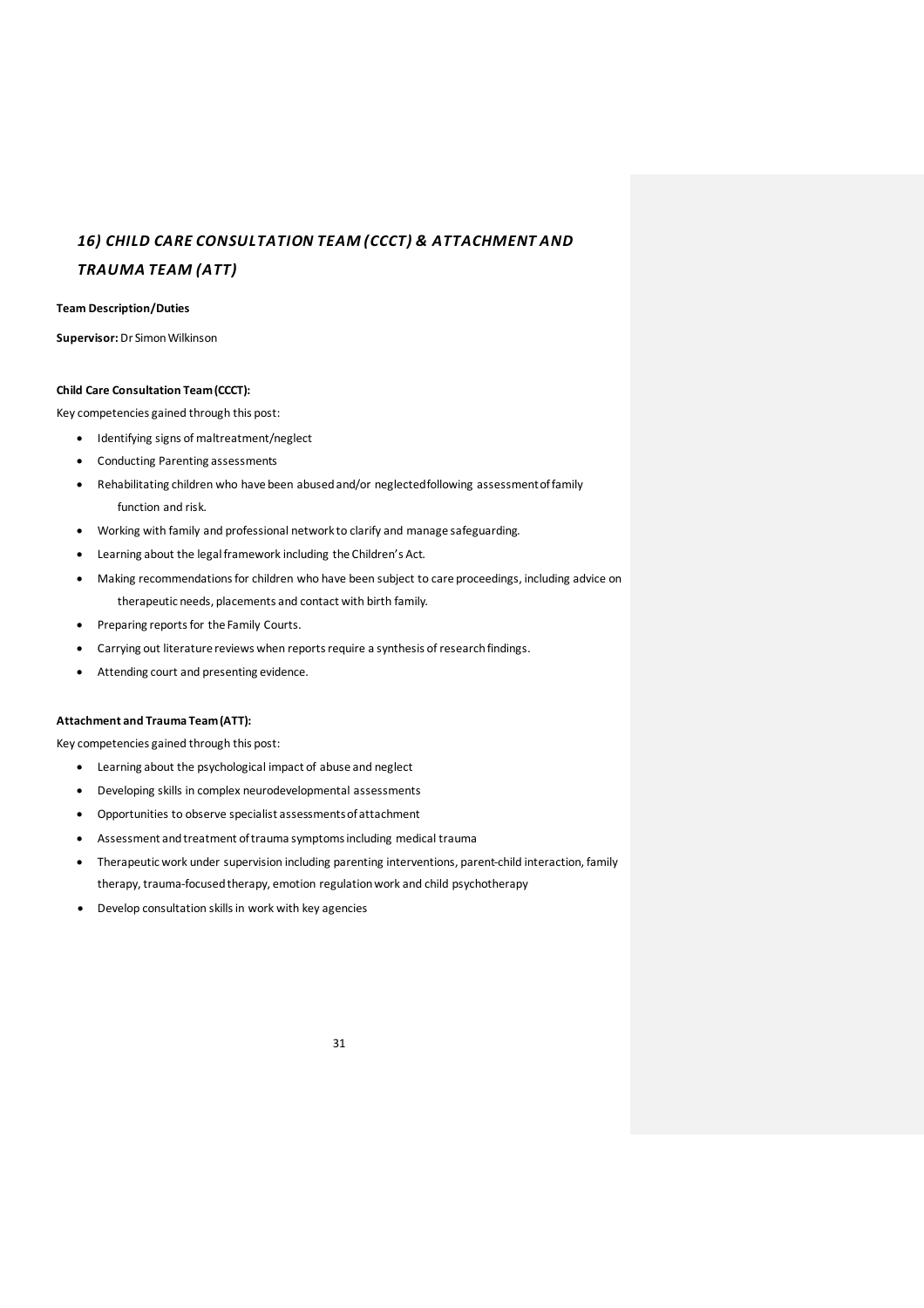## 17.PSYCHOLOGICAL MEDICINE and NATIONAL TOURETTE'S SYNDROME CLINIC

#### **Team Description/Duties**

#### **Supervisor:** Dr Isobel Heyman

This is an exciting new service that started in November 2012. We have a strong liaison role within the hospital, and often co-work with colleagues in the epilepsy, neurosurgery and neurology services. The emphasis of our service is on detection and treatment of mental health difficulties in children with physical illness. We also run a national Tourette Syndrome service which uses innovative, family-centred approaches to treatment. There is an opportunity to work with a highly skilled clinical psychology team providing specialised psychological interventions in children with Tic disorders (such as Exposure and Response prevention and Habit Reversal therapy) and numerous research opportunities.

## **Key competencies gained through this post:**

- Assessing mental disorder in the context of short-term and long-term physical illness
- Complex case assessment and formulation
- Multi-axial diagnosis in conjunction with neuropsychologists
- Clear treatment goal setting with creation of a hierarchy of needs/ identification of most impairing difficulty
- Understanding the role of the psychiatrist in a medical multidisciplinary team
- Assessment and treatment of Tourette's syndrome and tic disorder
- Understanding psychological treatments for Tourette's and tics
- Identifying and treating neuropsychiatric problems in brain disorder (epilepsy, brain injury and cerebral palsy)
- Working within the national Children's Epilepsy Surgery Services, carrying our pre- and post-operative psychiatric assessments, attending MDTs etc
- Effective communication with multiple agencies

## **Expectations:**